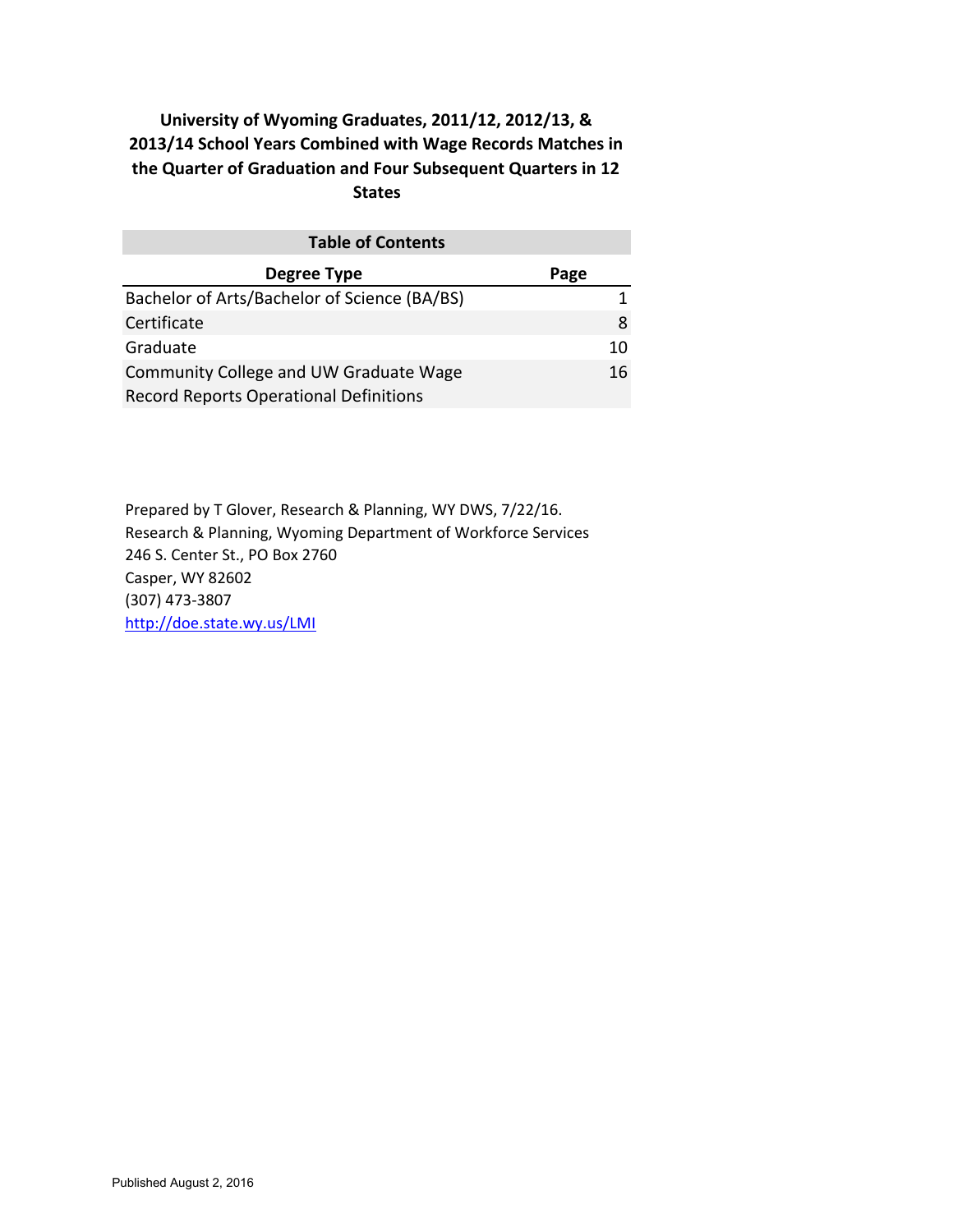|                             |                                                                                        |                      |                                |       | <b>Graduation Quarter</b> |          |                             |       | <b>Graduation Quarter +1</b> |      |                            |       | <b>Graduation Quarter +2</b> |      |                            |       | <b>Graduation Quarter +3</b> |          |                     |                  |          | <b>Graduation Quarter +4</b> |                       |
|-----------------------------|----------------------------------------------------------------------------------------|----------------------|--------------------------------|-------|---------------------------|----------|-----------------------------|-------|------------------------------|------|----------------------------|-------|------------------------------|------|----------------------------|-------|------------------------------|----------|---------------------|------------------|----------|------------------------------|-----------------------|
| <b>CIP Code &amp; Title</b> |                                                                                        | Total<br>Individuals | <b>Total</b><br><b>Degrees</b> | Ind   | Deg                       | %        | <b>Median</b><br>Wage $($)$ | Ind   | Deg                          | %    | <b>Median</b><br>Wage (\$) | Ind   | Dea                          | %    | <b>Median</b><br>Wage (\$) | Ind   | Dea                          | $\%$     | Median<br>Wage (\$) | Ind              | Deg      | %                            | Median<br>Wage $(\$)$ |
| All                         | All CIP Codes                                                                          | 5,905                | 6,044                          | 3,533 | 3,597                     | 59.5     | \$2,348                     | 3,905 | 3,979                        | 66.0 | \$5,443                    | 3,794 | 3.860                        | 64.0 | \$7,178                    | 3,622 | 3.686 61.0                   |          | \$7,718             | 3,565 3,630      |          | 60.0                         | \$8,138               |
| 01                          | <b>AGRICULTURE. AGRICULTURE OPERATIONS.</b><br><b>AND RELATED SCIENCES.</b>            | 311                  | 311                            | 166   | 166                       | 53.4     | \$2,492                     | 182   | 182                          | 59.0 | \$5.455                    | 185   | 185                          | 60.0 | \$6,009                    | 169   | 169                          | 54.0     | \$6.764             | 176              | 176      | 57.0                         | \$7,038               |
| 0101                        | <b>Agricultural Business and Management.</b>                                           | 71                   | 71                             | 40    | 40                        | 56.3     | \$2,931                     | 40    | 40                           | 56.0 | \$6,543                    | 41    | 41                           | 58.0 | \$7,810                    | 38    | 38                           | 54.0     | \$8,343             | 37               | 37       | 52.0                         | \$8,820               |
| 010102                      | Agribusiness/Agricultural Business Operations.                                         | 71                   | 71                             | 40    | 40                        | 56.3     | \$2,931                     | 40    | 40                           | 56.0 | \$6.543                    | 41    | 41                           | 58.0 | \$7.810                    | 38    |                              | 38 54.0  | \$8,343             | 37               | 37       | 52.0                         | \$8,820               |
| 0103                        | <b>Agricultural Production Operations.</b>                                             | 35                   | 35                             | 18    |                           | 18 51.4  | \$3,908                     | 23    | 23                           | 66.0 | \$6,287                    | 25    | 25                           | 71.0 | \$8,683                    | 26    |                              | 26 74.0  | \$7.410             | 24               | 24       | 69.0                         | \$8,466               |
| 010308                      | Agroecology and Sustainable Agriculture.                                               | 35                   | 35                             | 18    |                           | 18 51.4  | \$3,908                     | 23    | 23                           | 66.0 | \$6,287                    | 25    | 25                           | 71.0 | \$8,683                    | 26    |                              | 26 74.0  | \$7,410             | 24               | 24       | 69.0                         | \$8,466               |
| 0108                        | <b>Agricultural Public Services.</b>                                                   | 16                   | 16                             | 6     |                           | 6 37.5   | \$3,317                     | 10    | 10                           | 63.0 | \$6,371                    | 8     | 8                            | 50.0 | \$6,179                    | 8     | 8                            | 50.0     | \$6,494             | 9                | 9        | 56.0                         | \$8,000               |
| 010802                      | <b>Agricultural Communication/Journalism.</b>                                          | 16                   | 16                             | 6     | 6                         | 37.5     | \$3,317                     | 10    | 10                           | 63.0 | \$6,371                    | 8     | 8                            | 50.0 | \$6.179                    | 8     | 8.                           | 50.0     | \$6,494             | 9                | <b>g</b> | 56.0                         | \$8,000               |
| 0109                        | <b>Animal Sciences.</b>                                                                | 104                  | 104                            | 60    | 60                        | 57.7     | \$2,437                     | 61    | 61                           | 59.0 | \$4,031                    | 51    | 51                           | 49.0 | \$5,014                    | 47    | 47                           | 45.0     | \$4,727             | 54               | 54       | 52.0                         | \$4,731               |
| 010901                      | Animal Sciences, General.                                                              | 104                  | 104                            | 60    | 60                        | 57.7     | \$2,437                     | 61    | 61                           | 59.0 | \$4,031                    | 51    | 51                           | 49.0 | \$5,014                    | 47    |                              | 47 45.0  | \$4,727             | 54               | 54       | 52.0                         | \$4,731               |
| 0111                        | <b>Plant Sciences.</b>                                                                 | 87                   | 87                             | 43    | 43                        | 49.4     | \$2.024                     | 49    | 49                           | 56.0 | \$6.657                    | 61    | 61                           | 70.0 | \$6.399                    | 51    |                              | 51 59.0  | \$7.600             | 53               | 53       | 61.0                         | \$8,270               |
| 011106                      | Range Science and Management.                                                          | 87                   | 87                             | 43    | 43                        | 49.4     | \$2,024                     | 49    | 49                           | 56.0 | \$6,657                    | 61    | 61                           | 70.0 | \$6.399                    | 51    |                              | 51 59.0  | \$7,600             | 53               | 53       | 61.0                         | \$8,270               |
| 05                          | AREA, ETHNIC, CULTURAL, GENDER, AND<br><b>GROUP STUDIES.</b>                           | 15                   | 15                             | 12    | 12                        | 80.0     | \$2,197                     | 12    | 12                           | 80.0 | \$2,767                    | 11    | 11                           | 73.0 | \$3,427                    | 11    |                              | 11 73.0  | \$3,745             | 12 <sup>12</sup> | 12       | 80.0                         | \$5,851               |
| 0501                        | Area Studies.                                                                          | 6                    | 6                              | 5     | 5                         | 83.3     | \$2,893                     |       |                              |      |                            |       |                              |      |                            |       |                              |          |                     |                  |          |                              |                       |
| 050102                      | American/United States Studies/Civilization.                                           | 6                    | 6                              | 5     |                           | $5$ 83.3 | \$2,893                     |       |                              |      |                            |       |                              |      |                            |       |                              |          |                     |                  |          |                              |                       |
| 0502                        | Ethnic, Cultural Minority, Gender, and Group<br>Studies.                               | 9                    | 9                              | 7     |                           | 7 77.8   | \$1,500                     | 8     |                              | 89.0 | \$1,876                    | 8     |                              | 89.0 | \$3,125                    | 7     | 7                            | 78.0     | \$3,745             | 8                |          | 89.0                         | \$4,100               |
| 050207                      | <b>Womens Studies.</b>                                                                 | $\overline{7}$       | $\overline{7}$                 |       |                           |          |                             | 6     | 6                            | 86.0 | \$1,262                    | 6     | 6                            | 86.0 | \$3,561                    | 6     | 6.                           | 86.0     | \$5,122             | $\overline{7}$   | 7        | 100.0                        | \$5,423               |
| 09                          | <b>COMMUNICATION, JOURNALISM, AND RELATED</b><br><b>PROGRAMS.</b>                      | 215                  | 215                            | 119   | 119                       | 55.3     | \$2,240                     | 144   | 144                          | 67.0 | \$3,803                    | 135   | 135                          | 63.0 | \$4,772                    | 123   |                              | 123 57.0 | \$5,200             | 127              | 127      | 59.0                         | \$5,540               |
| 0901                        | <b>Communication and Media Studies.</b>                                                | 163                  | 163                            | 87    | 87                        | 53.4     | \$2,240                     | 107   | 107                          | 66.0 | \$3.825                    | 103   | 103                          | 63.0 | \$4,498                    | 97    |                              | 97 60.0  | \$5.116             | 97               | 97       | 60.0                         | \$5,584               |
| 090101                      | <b>Speech Communication and Rhetoric.</b>                                              | 163                  | 163                            | 87    | 87                        | 53.4     | \$2,240                     | 107   | 107                          | 66.0 | \$3,825                    | 103   | 103                          | 63.0 | \$4,498                    | 97    | 97                           | 60.0     | \$5,116             | 97               | 97       | 60.0                         | \$5,584               |
| 0904                        | Journalism.                                                                            | 52                   | 52                             | 32    | 32 <sub>2</sub>           | 61.5     | \$2,027                     | 37    | 37                           | 71.0 | \$3,722                    | 32    | 32                           | 62.0 | \$5,396                    | 26    | 26                           | 50.0     | \$5.689             | 30               | 30       | 58.0                         | \$5,520               |
| 090401                      | Journalism.                                                                            | 52                   | 52                             | 32    | 32 <sub>2</sub>           | 61.5     | \$2,027                     | 37    | 37                           | 71.0 | \$3,722                    | 32    | 32 <sub>2</sub>              | 62.0 | \$5,396                    | 26    |                              | 26 50.0  | \$5,689             | 30               | 30       | 58.0                         | \$5,520               |
| 11                          | <b>COMPUTER AND INFORMATION SCIENCES AND</b><br><b>SUPPORT SERVICES.</b>               | 59                   | 59                             | 35    | 35                        | 59.3     | \$4,032                     | 40    | 40                           |      | 68.0 \$11,256              | 37    | 37                           | 63.0 | \$12,692                   | 36    |                              |          | 36 61.0 \$12,219    | 35               | 35       | 59.0                         | \$13,446              |
| 1107                        | <b>Computer Science.</b>                                                               | 59                   | 59                             | 35    | 35 <sup>7</sup>           | 59.3     | \$4,032                     | 40    | 40                           |      | 68.0 \$11.256              | 37    | 37                           | 63.0 | \$12.692                   | 36    |                              |          | 36 61.0 \$12,219    | 35 <sub>2</sub>  | 35       | 59.0                         | \$13,446              |
| 110701                      | <b>Computer Science.</b>                                                               | 59                   | 59                             | 35    | 35                        | 59.3     | \$4,032                     | 40    | 40                           |      | 68.0 \$11,256              | 37    | 37                           | 63.0 | \$12,692                   | 36    |                              |          | 36 61.0 \$12,219    | 35               | 35       | 59.0                         | \$13,446              |
| 13                          | <b>EDUCATION.</b>                                                                      | 765                  | 767                            | 669   | 669                       | 87.2     | \$1,178                     | 641   | 641                          | 84.0 | \$4,964                    | 641   | 641                          | 84.0 | \$9,902                    | 618   |                              |          | 618 81.0 \$10.186   | 616              | 616      | 80.0                         | \$10,645              |
| 1312                        | <b>Teacher Education and Professional</b><br>Development, Specific Levels and Methods. | 441                  | 441                            | 389   | 389                       | 88.2     | \$1.175                     | 373   | 373                          | 85.0 | \$5.111                    | 377   | 377                          | 86.0 | \$9.911                    | 357   |                              |          | 357 81.0 \$10.250   | 358              | 358      |                              | 81.0 \$10,768         |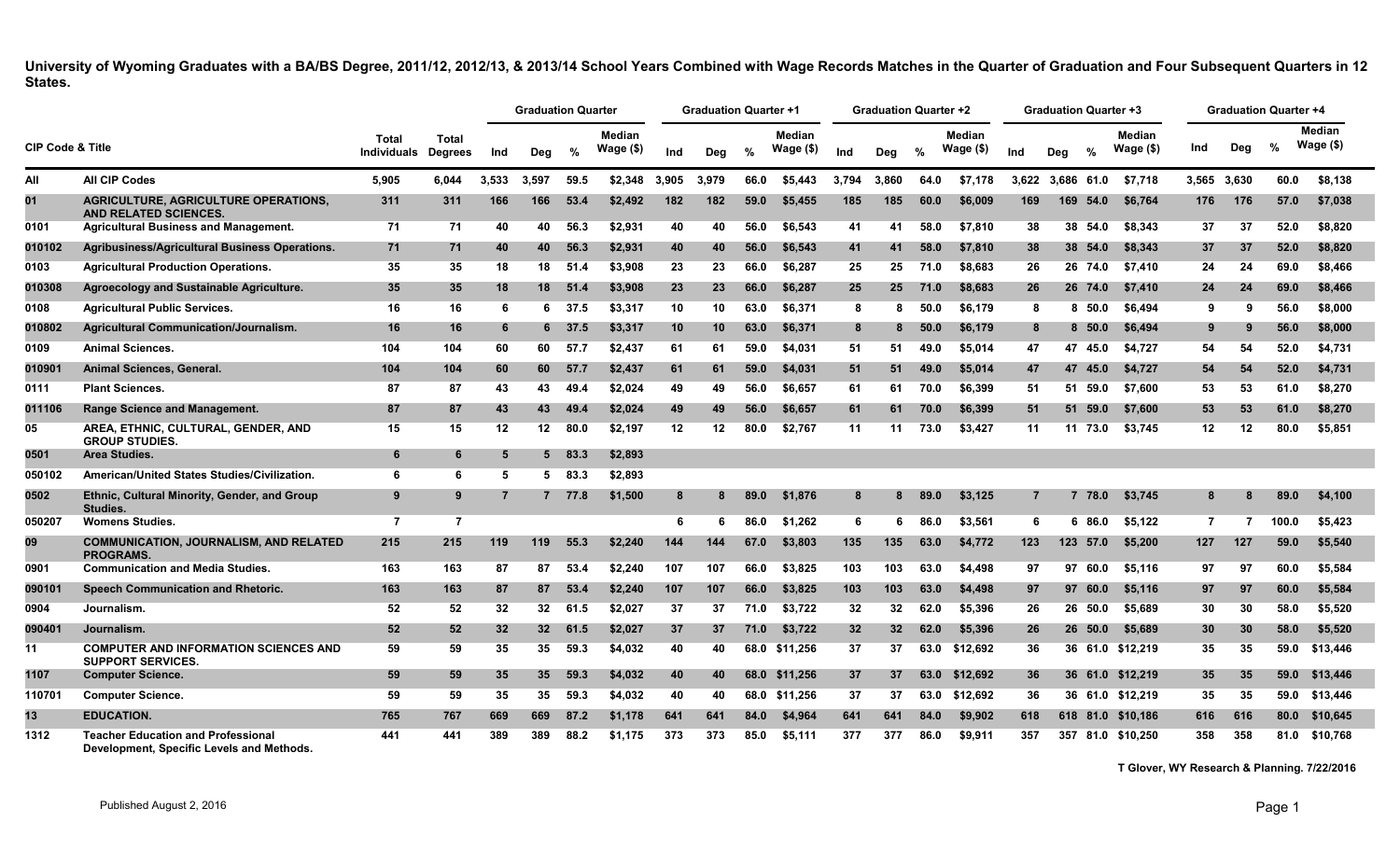|                             |                                                                                   |                             |                         |     | <b>Graduation Quarter</b> |      |                            |                 | <b>Graduation Quarter +1</b> |               |                     |                 | <b>Graduation Quarter +2</b> |      |                             |     | <b>Graduation Quarter +3</b> |          |                            |                | <b>Graduation Quarter +4</b> |      |                             |
|-----------------------------|-----------------------------------------------------------------------------------|-----------------------------|-------------------------|-----|---------------------------|------|----------------------------|-----------------|------------------------------|---------------|---------------------|-----------------|------------------------------|------|-----------------------------|-----|------------------------------|----------|----------------------------|----------------|------------------------------|------|-----------------------------|
| <b>CIP Code &amp; Title</b> |                                                                                   | Total<br><b>Individuals</b> | Total<br><b>Degrees</b> | Ind | Deg                       | %    | <b>Median</b><br>Wage (\$) | Ind             | Deg                          | $\frac{9}{6}$ | Median<br>Wage (\$) | Ind             | Deg                          | %    | <b>Median</b><br>Wage $($)$ | Ind | Deg                          | %        | <b>Median</b><br>Wage (\$) | Ind            | Deg                          | %    | <b>Median</b><br>Wage $($)$ |
| 131202                      | <b>Elementary Education and Teaching.</b>                                         | 441                         | 441                     | 389 | 389                       | 88.2 | \$1,175                    | 373             | 373                          | 85.0          | \$5,111             | 377             | 377                          | 86.0 | \$9.911                     | 357 |                              |          | 357 81.0 \$10.250          | 358            | 358                          | 81.0 | \$10,768                    |
| 1313                        | <b>Teacher Education and Professional</b><br>Development, Specific Subject Areas. | 326                         | 326                     | 280 | 280                       | 85.9 | \$1,196                    | 268             | 268                          | 82.0          | \$4,557             | 264             | 264                          | 81.0 | \$9,806                     | 261 | 261                          |          | 80.0 \$10,089              | 258            | 258                          |      | 79.0 \$10,269               |
| 131301                      | <b>Agricultural Teacher Education.</b>                                            | 19                          | 19                      | 16  | 16                        | 84.2 | \$1,065                    | 12              | 12                           | 63.0          | \$4,387             | 15              | 15                           | 79.0 | \$10,204                    | 15  |                              | 15 79.0  | \$10,216                   | 14             | -14                          | 74.0 | \$11,229                    |
| 131302                      | <b>Art Teacher Education.</b>                                                     | 22                          | 22                      | 20  | 20                        | 90.9 | \$1,171                    | 15              | 15                           | 68.0          | \$4,398             | 15              | 15                           | 68.0 | \$7,820                     | 16  |                              | 16 73.0  | \$8,916                    | 16             | 16                           | 73.0 | \$2,694                     |
| 131305                      | English/Language Arts Teacher Education.                                          | 50                          | 50                      | 43  | 43                        | 86.0 | \$1,123                    | 44              | 44                           | 88.0          | \$5,252             | 42              | 42                           | 84.0 | \$10,634                    | 41  |                              | 41 82.0  | \$10,644                   | 39             | -39                          | 78.0 | \$10,928                    |
| 131309                      | <b>Technology Teacher Education/Industrial Arts</b><br><b>Teacher Education.</b>  | 14                          | 14                      | 10  | 10                        | 71.4 | \$2,659                    | 12              | 12                           | 86.0          | \$7,651             | 13              | 13                           | 93.0 | \$11,540                    | 13  |                              |          | 13 93.0 \$11,540           | 13             | 13                           | 93.0 | \$11,802                    |
| 131311                      | <b>Mathematics Teacher Education.</b>                                             | 35                          | 35                      | 31  | 31                        | 88.6 | \$910                      | 31              | 31                           | 89.0          | \$4,516             | 33 <sub>3</sub> | 33                           | 94.0 | \$10,250                    | 32  |                              | 32 91.0  | \$10,625                   | 30             | 30                           | 86.0 | \$12,231                    |
| 131312                      | <b>Music Teacher Education.</b>                                                   | 33                          | 33                      | 30  | 30                        | 90.9 | \$1,126                    | 31              | 31                           | 94.0          | \$5,370             | 27              | 27                           | 82.0 | \$10,098                    | 27  |                              |          | 27 82.0 \$10,264           | 28             | 28                           | 85.0 | \$15,317                    |
| 131314                      | <b>Physical Education Teaching and Coaching.</b>                                  | 42                          | 42                      | 39  | 39                        | 92.9 | \$1,225                    | 33 <sub>°</sub> | 33                           | 79.0          | \$2,595             | 34              | 34                           | 81.0 | \$6,074                     | 33  |                              | 33 79.0  | \$7,760                    | 30             | 30                           | 71.0 | \$9,205                     |
| 131316                      | <b>Science Teacher Education/General Science</b><br><b>Teacher Education.</b>     | 8                           | 8                       | -6  | 6                         | 75.0 | \$2,162                    | 5               | -5                           | 63.0          | \$2.979             |                 |                              |      |                             |     |                              |          |                            |                |                              |      |                             |
| 131318                      | <b>Social Studies Teacher Education.</b>                                          | 63                          | 63                      | 54  | 54                        | 85.7 | \$1,151                    | 50              | 50                           | 79.0          | \$4,428             | 50              | 50                           | 79.0 | \$8,859                     | 49  | 49                           | 78.0     | \$8,418                    | 51             | -51                          | 81.0 | \$9,231                     |
| 131322                      | <b>Biology Teacher Education.</b>                                                 | 25                          | 25                      | 18  | 18                        | 72.0 | \$1,329                    | 22              | 22                           | 88.0          | \$4.536             | 23              | 23                           | 92.0 | \$7.536                     | 23  | 23                           | 92.0     | \$8,121                    | 23             | 23                           | 92.0 | \$10,208                    |
| 131323                      | <b>Chemistry Teacher Education.</b>                                               | 5                           | 5                       |     |                           |      |                            | $5\overline{5}$ |                              | 5 100.0       | \$5,525             |                 |                              |      |                             |     |                              |          |                            |                |                              |      |                             |
| 131330                      | <b>Spanish Language Teacher Education.</b>                                        | 9                           | 9                       | 8   | 8                         | 88.9 | \$1,433                    | $\overline{7}$  | 7                            | 78.0          | \$3,400             | 6               | 6                            | 67.0 | \$7.871                     | 6   | 6                            | 67.0     | \$8.147                    | $\overline{7}$ | -7                           | 78.0 | \$2,105                     |
| 14                          | <b>ENGINEERING.</b>                                                               | 623                         | 634                     | 272 | 279                       | 44.0 | \$3,799                    | 345             | 350                          | 55.0          | \$10,732            | 336             | 342                          | 54.0 | \$13,111                    | 317 |                              | 323 51.0 | \$13,178                   | 309            | 315                          | 50.0 | \$13,542                    |
| 1404                        | <b>Architectural Engineering.</b>                                                 | 69                          | 69                      | 35  | 35                        | 50.7 | \$2,346                    | 43              | 43                           | 62.0          | \$7,904             | 45              | 45                           | 65.0 | \$9,500                     | 46  |                              |          | 46 67.0 \$10,810           | 42             | 42                           |      | 61.0 \$11,423               |
| 140401                      | <b>Architectural Engineering.</b>                                                 | 69                          | 69                      | 35  | 35                        | 50.7 | \$2,346                    | 43              | 43                           | 62.0          | \$7,904             | 45              | 45                           | 65.0 | \$9,500                     | 46  |                              | 46 67.0  | \$10,810                   | 42             | 42                           | 61.0 | \$11,423                    |
| 1407                        | <b>Chemical Engineering.</b>                                                      | 90                          | 90                      | 25  | 25                        | 27.8 | \$3,527                    | 36              | 36                           | 40.0          | \$9,047             | 32              | 32                           | 36.0 | \$14,578                    | 31  |                              | 31 34.0  | \$16,669                   | 30             | 30                           | 33.0 | \$16,537                    |
| 140701                      | <b>Chemical Engineering.</b>                                                      | 90                          | 90                      | 25  | 25 <sub>2</sub>           | 27.8 | \$3,527                    | 36              | 36                           | 40.0          | \$9,047             | 32 <sub>2</sub> | 32 <sub>2</sub>              | 36.0 | \$14,578                    | 31  |                              |          | 31 34.0 \$16,669           | 30             | 30                           | 33.0 | \$16,537                    |
| 1408                        | <b>Civil Engineering.</b>                                                         | 139                         | 139                     | 78  | 78                        | 56.1 | \$5,080                    | 93              | 93                           |               | 67.0 \$10,162       | 90              | 90                           | 65.0 | \$11,596                    | 85  |                              |          | 85 61.0 \$12,048           | 88             | 88                           | 63.0 | \$12,312                    |
| 140801                      | Civil Engineering, General.                                                       | 139                         | 139                     | 78  | 78                        | 56.1 | \$5,080                    | 93              | 93                           | 67.0          | \$10,162            | 90              | 90                           | 65.0 | \$11,596                    | 85  |                              |          | 85 61.0 \$12,048           | 88             | 88                           | 63.0 | \$12,312                    |
| 1409                        | <b>Computer Engineering.</b>                                                      | 22                          | 22                      | 9   | 9                         | 40.9 | \$958                      | 12              | 12                           |               | 55.0 \$11,976       | 11              | 11                           |      | 50.0 \$12,139               | 11  |                              |          | 11 50.0 \$13,000           | 10             | 10                           | 46.0 | \$13,248                    |
| 140901                      | <b>Computer Engineering, General.</b>                                             | 22                          | 22                      | -9  | 9                         | 40.9 | \$958                      | 12              | 12                           | 55.0          | \$11,976            | 11              | 11                           | 50.0 | \$12,139                    | 11  |                              |          | 11 50.0 \$13,000           | 10             | 10                           | 46.0 | \$13,248                    |
| 1410                        | <b>Electrical, Electronics and Communications</b><br>Engineering.                 | 65                          | 65                      | 23  | 23                        | 35.4 | \$3,134                    | 35              | 35                           | 54.0          | \$8,823             | 37              | 37                           | 57.0 | \$13,516                    | 34  |                              |          | 34 52.0 \$14,422           | 33             | 33                           | 51.0 | \$14,664                    |
| 141001                      | <b>Electrical and Electronics Engineering</b>                                     | 65                          | 65                      | 23  | 23                        | 35.4 | \$3,134                    | 35              | 35                           | 54.0          | \$8,823             | 37              | 37                           | 57.0 | \$13,516                    | 34  |                              |          | 34 52.0 \$14,422           | 33             | 33                           | 51.0 | \$14,664                    |
| 1419                        | <b>Mechanical Engineering.</b>                                                    | 117                         | 117                     | 53  | 53                        | 45.3 | \$3,333                    | 62              | 62                           |               | 53.0 \$11,942       | 61              | 61                           | 52.0 | \$13.750                    | 58  |                              |          | 58 50.0 \$15.030           | 54             | 54                           | 46.0 | \$14,902                    |
| 141901                      | <b>Mechanical Engineering.</b>                                                    | 117                         | 117                     | 53  | 53                        | 45.3 | \$3,333                    | 62              | 62                           |               | 53.0 \$11,942       | 61              | 61                           | 52.0 | \$13,750                    | 58  |                              | 58 50.0  | \$15,030                   | 54             | -54                          | 46.0 | \$14,902                    |
| 1425                        | Petroleum Engineering.                                                            | 102                         | 102                     | 39  | 39                        | 38.2 | \$6,548                    | 46              | 46                           | 45.0          | \$20.774            | 46              | 46                           | 45.0 | \$22.597                    | 40  |                              | 40 39.0  | \$21,021                   | 37             | 37                           | 36.0 | \$23,805                    |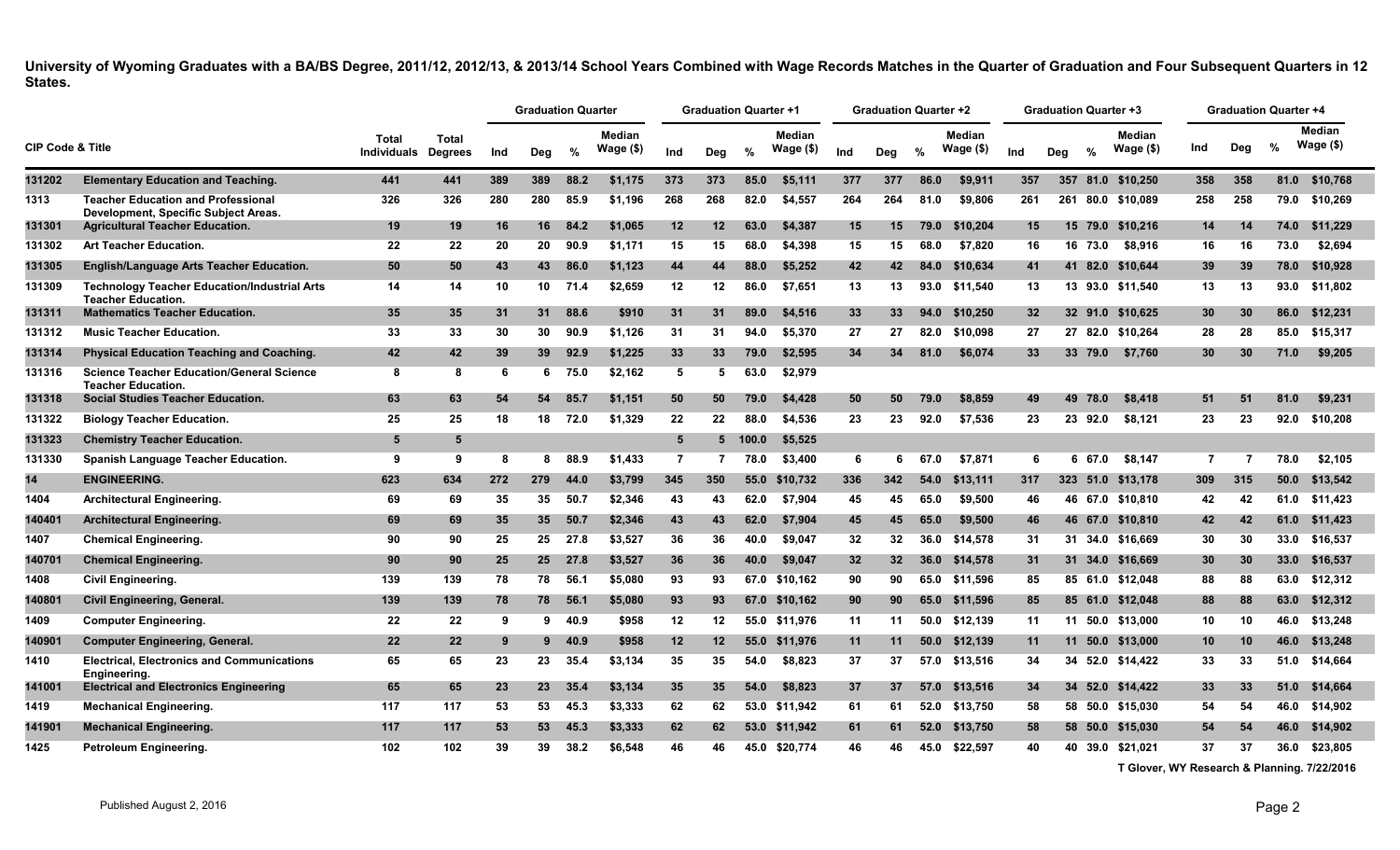|                             |                                                                      |                      |                                |     | <b>Graduation Quarter</b> |      |                            |     | <b>Graduation Quarter +1</b> |      |                     |                 | <b>Graduation Quarter +2</b> |      |                            |                 | <b>Graduation Quarter +3</b> |          |                     |     | <b>Graduation Quarter +4</b> |      |                      |
|-----------------------------|----------------------------------------------------------------------|----------------------|--------------------------------|-----|---------------------------|------|----------------------------|-----|------------------------------|------|---------------------|-----------------|------------------------------|------|----------------------------|-----------------|------------------------------|----------|---------------------|-----|------------------------------|------|----------------------|
| <b>CIP Code &amp; Title</b> |                                                                      | Total<br>Individuals | <b>Total</b><br><b>Degrees</b> | Ind | Deg                       | %    | <b>Median</b><br>Wage (\$) | Ind | Deg                          | %    | Median<br>Wage (\$) | Ind             | Deg                          | %    | <b>Median</b><br>Wage (\$) | Ind             | Deg                          | %        | Median<br>Wage (\$) | Ind | Deg                          | %    | Median<br>Wage $($)$ |
| 142501                      | Petroleum Engineering.                                               | 102                  | 102 <sub>1</sub>               | 39  | 39 <sup>°</sup>           | 38.2 | \$6,548                    | 46  | 46                           |      | 45.0 \$20.774       | 46              | 46                           | 45.0 | \$22,597                   | 40              |                              |          | 40 39.0 \$21.021    | 37  | 37                           |      | 36.0 \$23,805        |
| 1427                        | <b>Systems Engineering.</b>                                          | 30                   | 30                             | 17  | 17                        | 56.7 | \$3,388                    | 23  | 23                           |      | 77.0 \$12,183       | 20              | 20                           | 67.0 | \$14,421                   | 18              |                              |          | 18 60.0 \$16,183    | 21  | 21                           |      | 70.0 \$14,546        |
| 142701                      | <b>Systems Engineering.</b>                                          | 30                   | 30                             | 17  | 17                        | 56.7 | \$3,388                    | 23  | 23                           |      | 77.0 \$12,183       | 20              | 20 <sub>1</sub>              | 67.0 | \$14.421                   | 18              |                              |          | 18 60.0 \$16,183    | 21  | 21                           |      | 70.0 \$14,546        |
| 16                          | <b>FOREIGN LANGUAGES, LITERATURES, AND</b><br><b>LINGUISTICS.</b>    | 73                   | 73                             | 39  | 39                        | 53.4 | \$2,406                    | 46  | 46                           | 63.0 | \$4,154             | 45              | 45                           | 62.0 | \$4,910                    | 40              |                              | 40 55.0  | \$6,236             | 40  | 40                           | 55.0 | \$7,114              |
| 1605                        | Germanic Languages, Literatures, and Linguistics.                    | 10                   | 10                             |     |                           |      |                            |     |                              |      |                     | $\overline{7}$  | $\overline{7}$               | 70.0 | \$3,000                    | 6               |                              | 660.0    | \$4,157             | 5   | 5                            | 50.0 | \$6,426              |
| 160501                      | German Language and Literature.                                      | 10                   | 10                             |     |                           |      |                            |     |                              |      |                     | $\overline{7}$  | 7                            | 70.0 | \$3,000                    | 6               |                              | 6 60.0   | \$4,157             | 5   | 5                            | 50.0 | \$6,426              |
| 1609                        | Romance Languages, Literatures, and Linguistics.                     | 59                   | 59                             | 34  | 34                        | 57.6 | \$2,444                    | 40  | 40                           | 68.0 | \$4,154             | 36              | 36                           | 61.0 | \$6,204                    | 33 <sub>°</sub> |                              | 33 56.0  | \$6,457             | 33  | 33                           | 56.0 | \$7,294              |
| 160901                      | French Language and Literature.                                      | 10                   | 10                             |     |                           |      |                            | 5   | -5                           | 50.0 | \$3,267             |                 |                              |      |                            | 5               |                              | 5, 50.0  | \$3,068             |     |                              |      |                      |
| 160905                      | Spanish Language and Literature.                                     | 49                   | 49                             | 31  | 31                        | 63.3 | \$2,406                    | 35  | 35                           | 71.0 | \$4,442             | 32 <sub>2</sub> | 32 <sup>2</sup>              | 65.0 | \$6,595                    | 28              |                              | 28 57.0  | \$6,546             | 29  | 29                           | 59.0 | \$7,294              |
| 19                          | <b>FAMILY AND CONSUMER SCIENCES/HUMAN</b><br><b>SCIENCES</b>         | 127                  | 127                            | 68  | 68                        | 53.5 | \$1,685                    | 79  | 79                           | 62.0 | \$4,103             | 77              | 77                           | 61.0 | \$4,949                    | 72              |                              | 72 57.0  | \$5,230             | 68  | 68                           | 54.0 | \$5,553              |
| 1901                        | <b>Family and Consumer Sciences/Human Sciences,</b><br>General.      | 127                  | 127                            | 68  | 68                        | 53.5 | \$1,685                    | 79  | 79                           | 62.0 | \$4,103             | 77              | 77                           | 61.0 | \$4,949                    | 72              |                              | 72 57.0  | \$5,230             | 68  | 68                           | 54.0 | \$5,553              |
| 190101                      | Family and Consumer Sciences/Human Sciences,<br>General.             | 127                  | 127                            | 68  | 68                        | 53.5 | \$1.685                    | 79  | 79                           | 62.0 | \$4,103             | 77              | 77                           | 61.0 | \$4.949                    | 72              |                              | 72 57.0  | \$5.230             | 68  | 68                           | 54.0 | \$5,553              |
| 23                          | <b>ENGLISH LANGUAGE AND</b><br><b>LITERATURE/LETTERS.</b>            | 107                  | 107                            | 62  | 62                        | 57.9 | \$2,063                    | 68  | 68                           | 64.0 | \$3,103             | 77              | 77                           | 72.0 | \$3,606                    | 70              |                              | 70 65.0  | \$4,817             | 73  | 73                           | 68.0 | \$4,552              |
| 2301                        | English Language and Literature, General.                            | 107                  | 107                            | 62  | 62                        | 57.9 | \$2,063                    | 68  | 68                           | 64.0 | \$3,103             | 77              | 77                           | 72.0 | \$3,606                    | 70              |                              | 70 65.0  | \$4,817             | 73  | 73                           | 68.0 | \$4,552              |
| 230101                      | English Language and Literature, General.                            | 107                  | 107                            | 62  | 62                        | 57.9 | \$2,063                    | 68  | 68                           | 64.0 | \$3,103             | 77              | 77                           | 72.0 | \$3,606                    | 70              |                              | 70 65.0  | \$4,817             | 73  | 73                           | 68.0 | \$4,552              |
| 24                          | LIBERAL ARTS AND SCIENCES, GENERAL<br><b>STUDIES AND HUMANITIES.</b> | 21                   | 21                             | 14  | 14                        | 66.7 | \$1,497                    | 13  | 13                           | 62.0 | \$3,464             | 16              | 16                           | 76.0 | \$2,709                    | 13              |                              | 13 62.0  | \$3,195             | 11  | -11                          | 52.0 | \$5,577              |
| 2401                        | Liberal Arts and Sciences, General Studies and<br>Humanities.        | 21                   | 21                             | 14  | 14                        | 66.7 | \$1.497                    | 13  | 13                           | 62.0 | \$3.464             | 16              | 16                           | 76.0 | \$2.709                    | 13              |                              | 13 62.0  | \$3.195             | 11  | 11                           | 52.0 | \$5,577              |
| 240103                      | <b>Humanities/Humanistic Studies.</b>                                | 21                   | 21                             | 14  | 14                        | 66.7 | \$1,497                    | 13  | 13                           | 62.0 | \$3,464             | 16              | 16                           | 76.0 | \$2,709                    | 13              |                              | 13 62.0  | \$3,195             | 11  | 11                           | 52.0 | \$5,577              |
| 26                          | <b>BIOLOGICAL AND BIOMEDICAL SCIENCES.</b>                           | 401                  | 402                            | 210 | 210                       | 52.2 | \$2,034                    | 257 | 257                          | 64.0 | \$4.067             | 226             | 226                          | 56.0 | \$5.069                    | 222             |                              | 222 55.0 | \$5,441             | 210 | 210                          | 52.0 | \$5,829              |
| 2601                        | Biology, General.                                                    | 77                   | 77                             | 44  | 44                        | 57.1 | \$2,916                    | 50  | 50                           | 65.0 | \$5,000             | 49              | 49                           | 64.0 | \$5.890                    | 50              |                              | 50 65.0  | \$6.076             | 44  | 44                           | 57.0 | \$6,209              |
| 260101                      | <b>Biology/Biological Sciences, General.</b>                         | 77                   | 77                             | 44  | 44                        | 57.1 | \$2,916                    | 50  | 50                           | 65.0 | \$5,000             | 49              | 49                           | 64.0 | \$5,890                    | 50              |                              | 50 65.0  | \$6,076             | 44  | 44                           | 57.0 | \$6,209              |
| 2602                        | Biochemistry, Biophysics and Molecular Biology.                      | 43                   | 43                             | 16  | 16                        | 37.2 | \$1,706                    | 26  | 26                           | 61.0 | \$3,272             | 21              | 21                           | 49.0 | \$4.694                    | 17              |                              | 17 40.0  | \$4,827             | 16  | 16                           | 37.0 | \$5,874              |
| 260204                      | <b>Molecular Biology.</b>                                            | 43                   | 43                             | 16  | 16                        | 37.2 | \$1,706                    | 26  | 26                           | 61.0 | \$3,272             | 21              | 21                           | 49.0 | \$4,694                    | 17              |                              | 17 40.0  | \$4,827             | 16  | 16                           | 37.0 | \$5,874              |
| 2603                        | <b>Botany/Plant Biology.</b>                                         | 8                    | 8                              |     |                           |      |                            |     |                              |      |                     |                 |                              |      |                            |                 |                              |          |                     |     |                              |      |                      |
| 260301                      | <b>Botany/Plant Biology.</b>                                         | 8                    | 8                              |     |                           |      |                            |     |                              |      |                     |                 |                              |      |                            |                 |                              |          |                     |     |                              |      |                      |
| 2605                        | Microbiological Sciences and Immunology.                             | 53                   | 53                             | 31  | 31                        | 58.5 | \$1.320                    | 32  | 32                           | 60.0 | \$4.939             | 23              | 23                           | 43.0 | \$5.731                    | 22              |                              | 22 42.0  | \$5.738             | 25  | 25                           | 47.0 | \$6.866              |
| 260502                      | Microbiology, General.                                               | 53                   | 53                             | 31  | 31                        | 58.5 | \$1,320                    | 32  | 32                           | 60.0 | \$4.939             | 23              | 23                           | 43.0 | \$5.731                    | 22              |                              | 22 42.0  | \$5.738             | 25  | 25                           | 47.0 | \$6,866              |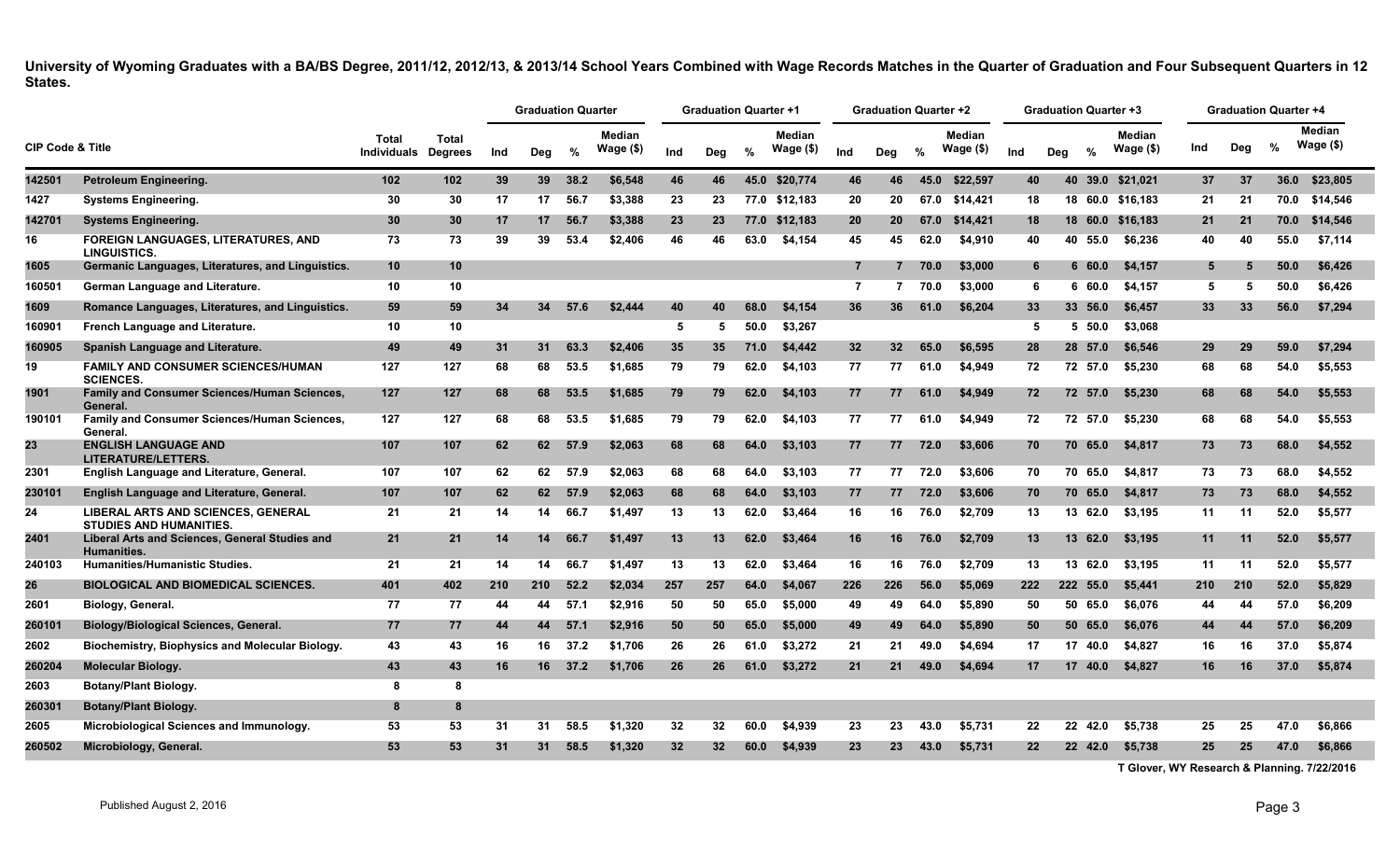|                             |                                                                   |                             |                                |     | <b>Graduation Quarter</b> |      |                            |                 | <b>Graduation Quarter +1</b> |      |                            |     | <b>Graduation Quarter +2</b> |      |                            |                 | <b>Graduation Quarter +3</b> |               |                            |                |     | <b>Graduation Quarter +4</b> |                            |
|-----------------------------|-------------------------------------------------------------------|-----------------------------|--------------------------------|-----|---------------------------|------|----------------------------|-----------------|------------------------------|------|----------------------------|-----|------------------------------|------|----------------------------|-----------------|------------------------------|---------------|----------------------------|----------------|-----|------------------------------|----------------------------|
| <b>CIP Code &amp; Title</b> |                                                                   | Total<br><b>Individuals</b> | <b>Total</b><br><b>Degrees</b> | Ind | Deg                       | %    | <b>Median</b><br>Wage (\$) | Ind             | Dea                          | %    | <b>Median</b><br>Wage (\$) | Ind | Deg                          | %    | <b>Median</b><br>Wage (\$) | Ind             | Dea                          | $\frac{9}{6}$ | <b>Median</b><br>Wage (\$) | Ind            | Deg | $\%$                         | <b>Median</b><br>Wage (\$) |
| 2607                        | Zoology/Animal Biology.                                           | 115                         | 115                            | 57  | 57                        | 49.6 | \$1,986                    | 77              | 77                           | 67.0 | \$4.107                    | 75  | 75                           | 65.0 | \$5.079                    | 73              | 73                           | 64.0          | \$5.442                    | 70             | 70  | 61.0                         | \$5.593                    |
| 260701                      | Zoology/Animal Biology.                                           | 42                          | 42                             | 19  | 19                        | 45.2 | \$1,497                    | 23              | 23                           | 55.0 | \$2,839                    | 19  | 19                           | 45.0 | \$3,387                    | 21              |                              | 21 50.0       | \$4,491                    | 20             | 20  | 48.0                         | \$4,611                    |
| 260709                      | <b>Wildlife Biology.</b>                                          | 73                          | 73                             | 38  | 38                        | 52.1 | \$2,123                    | 54              | 54                           | 74.0 | \$4.635                    | 56  | 56                           | 77.0 | \$5,613                    | 52              |                              | 52 71.0       | \$6.068                    | 50             | 50  | 69.0                         | \$6.163                    |
| 2609                        | Physiology, Pathology and Related Sciences.                       | 113                         | 113                            | 63  | 63                        | 55.8 | \$1,995                    | 75              | 75                           | 66.0 | \$3,578                    | 58  | 58                           | 51.0 | \$4,953                    | 61              |                              | 61 54.0       | \$3,955                    | 55             | 55  | 49.0                         | \$4,950                    |
| 260901                      | Physiology, General.                                              | 113                         | 113                            | 63  | 63                        | 55.8 | \$1,995                    | 75              | 75                           | 66.0 | \$3,578                    | 58  | 58                           | 51.0 | \$4,953                    | 61              |                              | 61 54.0       | \$3.955                    | 55             | 55  | 49.0                         | \$4,950                    |
| 27                          | <b>MATHEMATICS AND STATISTICS.</b>                                | 52                          | 53                             | 19  | 19 <sup>1</sup>           | 35.8 | \$1,350                    | 25              | 25                           | 47.0 | \$4,023                    | 20  | 20                           | 38.0 | \$6,801                    | 19              |                              | 19 36.0       | \$7,594                    | 26             | 26  | 49.0                         | \$7,303                    |
| 2701                        | <b>Mathematics.</b>                                               | 48                          | 48                             | 17  | 17 <sup>1</sup>           | 35.4 | \$1,350                    | 23              | 23                           | 48.0 | \$4,023                    | 19  | 19                           | 40.0 | \$6,423                    | 18              |                              | 18 38.0       | \$7,277                    | 25             | 25  | 52.0                         | \$7,224                    |
| 270101                      | <b>Mathematics, General.</b>                                      | 48                          | 48                             | 17  | 17 <sup>7</sup>           | 35.4 | \$1,350                    | 23              | 23                           | 48.0 | \$4,023                    | 19  | 19                           | 40.0 | \$6,423                    | 18              |                              | 18 38.0       | \$7,277                    | 25             | 25  | 52.0                         | \$7,224                    |
| 2705                        | Statistics.                                                       | 5                           | 5                              |     |                           |      |                            |                 |                              |      |                            |     |                              |      |                            |                 |                              |               |                            |                |     |                              |                            |
| 270501                      | <b>Statistics, General.</b>                                       | 5                           | 5                              |     |                           |      |                            |                 |                              |      |                            |     |                              |      |                            |                 |                              |               |                            |                |     |                              |                            |
| 30                          | MULTI/INTERDISCIPLINARY STUDIES.                                  | 118                         | 118                            | 60  | 60                        | 50.8 | \$2,123                    | 67              | 67                           | 57.0 | \$2,810                    | 67  | 67                           | 57.0 | \$3,806                    | 63              | 63                           | 53.0          | \$4,361                    | 63             | 63  | 53.0                         | \$4,089                    |
| 3006                        | <b>Systems Science and Theory.</b>                                | 25                          | 25                             | 14  | 14                        | 56.0 | \$1,706                    | 13              | 13                           | 52.0 | \$5,282                    | 14  | 14                           | 56.0 | \$7,067                    | 15              |                              | 15 60.0       | \$4,810                    | 16             | 16  | 64.0                         | \$4,688                    |
| 300601                      | <b>Systems Science and Theory.</b>                                | 25                          | 25                             | 14  | 14                        | 56.0 | \$1,706                    | 13              | 13                           | 52.0 | \$5,282                    | 14  | 14                           | 56.0 | \$7,067                    | 15              |                              | 15 60.0       | \$4,810                    | 16             | 16  | 64.0                         | \$4,688                    |
| 3020                        | <b>International/Global Studies.</b>                              | 90                          | 90                             | 46  | 46                        | 51.1 | \$2,141                    | 54              | 54                           | 60.0 | \$2,630                    | 53  | 53                           | 59.0 | \$3,347                    | 47              | 47                           | 52.0          | \$4,302                    | 47             | 47  | 52.0                         | \$3,976                    |
| 302001                      | International/Global Studies.                                     | 90                          | 90                             | 46  | 46                        | 51.1 | \$2,141                    | 54              | 54                           | 60.0 | \$2,630                    | 53  | 53                           | 59.0 | \$3,347                    | 47              |                              | 47 52.0       | \$4,302                    | 47             | 47  | 52.0                         | \$3,976                    |
| 31                          | <b>PARKS, RECREATION, LEISURE, AND FITNESS</b><br><b>STUDIES.</b> | 193                         | 193                            | 111 | 111                       | 57.5 | \$2,518                    | 116             | 116                          | 60.0 | \$4,145                    | 108 | 108                          | 56.0 | \$4,825                    | 103             |                              | 103 53.0      | \$4,505                    | 92             | 92  | 48.0                         | \$5,103                    |
| 3105                        | <b>Health and Physical Education/Fitness.</b>                     | 193                         | 193                            | 111 | 111                       | 57.5 | \$2,518                    | 116             | 116                          | 60.0 | \$4,145                    | 108 | 108                          | 56.0 | \$4,825                    | 103             |                              | 103 53.0      | \$4,505                    | 92             | 92  | 48.0                         | \$5.103                    |
| 310505                      | Kinesiology and Exercise Science.                                 | 193                         | 193                            | 111 | 111                       | 57.5 | \$2,518                    | 116             | 116                          | 60.0 | \$4,145                    | 108 | 108                          | 56.0 | \$4,825                    | 103             |                              | 103 53.0      | \$4,505                    | 92             | 92  | 48.0                         | \$5,103                    |
| 38                          | PHILOSOPHY AND RELIGIOUS STUDIES.                                 | 30                          | 30                             | 14  | 14                        | 46.7 | \$1,990                    | 14              | 14                           | 47.0 | \$3,017                    | 15  | 15                           | 50.0 | \$4,293                    | 17              |                              | 17 57.0       | \$4,656                    | 17             | 17  | 57.0                         | \$4,035                    |
| 3801                        | Philosophy.                                                       | 11                          | 11                             |     |                           |      |                            | $5\overline{)}$ | 5                            | 46.0 | \$2,062                    |     |                              |      |                            | 5               |                              | $5\,46.0$     | \$1,941                    |                |     |                              |                            |
| 380101                      | Philosophy.                                                       | 11                          | 11                             |     |                           |      |                            | 5               | 5                            | 46.0 | \$2,062                    |     |                              |      |                            | 5               |                              | 5 46.0        | \$1,941                    |                |     |                              |                            |
| 3802                        | <b>Religion/Religious Studies.</b>                                | 19                          | 19                             | 10  | 10                        | 52.6 | \$2,295                    | 9               | 9                            | 47.0 | \$3,526                    | 12  | 12 <sub>2</sub>              | 63.0 | \$4,628                    | 12              |                              | 12 63.0       | \$5,175                    | 13             | 13  | 68.0                         | \$4,597                    |
| 380201                      | Religion/Religious Studies.                                       | 19                          | 19                             | 10  | 10                        | 52.6 | \$2,295                    | 9               | 9                            | 47.0 | \$3.526                    | 12  | $12 \,$                      | 63.0 | \$4.628                    | 12 <sup>°</sup> |                              | 12 63.0       | \$5.175                    | 13             | 13  | 68.0                         | \$4.597                    |
| 40                          | PHYSICAL SCIENCES.                                                | 193                         | 193                            | 85  | 85                        | 44.0 | \$2,284                    | 103             | 103                          | 53.0 | \$5,212                    | 93  | 93                           | 48.0 | \$8,301                    | 93              |                              | 93 48.0       | \$7,934                    | 93             | 93  | 48.0                         | \$9,915                    |
| 4001                        | <b>Physical Sciences.</b>                                         | 9                           | 9                              |     |                           |      |                            |                 |                              |      |                            |     |                              |      |                            |                 |                              |               |                            | 7              | -7  | 78.0                         | \$6,432                    |
| 400101                      | <b>Physical Sciences.</b>                                         | 9                           | 9                              |     |                           |      |                            |                 |                              |      |                            |     |                              |      |                            |                 |                              |               |                            | $\overline{7}$ |     | 78.0                         | \$6,432                    |
| 4002                        | <b>Astronomy and Astrophysics.</b>                                | 7                           | $\overline{7}$                 |     |                           |      |                            | 5               | 5                            | 71.0 | \$2,860                    |     |                              |      |                            |                 |                              |               |                            |                |     |                              |                            |
| 400299                      | Astronomy and Astrophysics, Other.                                | $\overline{7}$              | $\overline{7}$                 |     |                           |      |                            | 5               | 5                            | 71.0 | \$2,860                    |     |                              |      |                            |                 |                              |               |                            |                |     |                              |                            |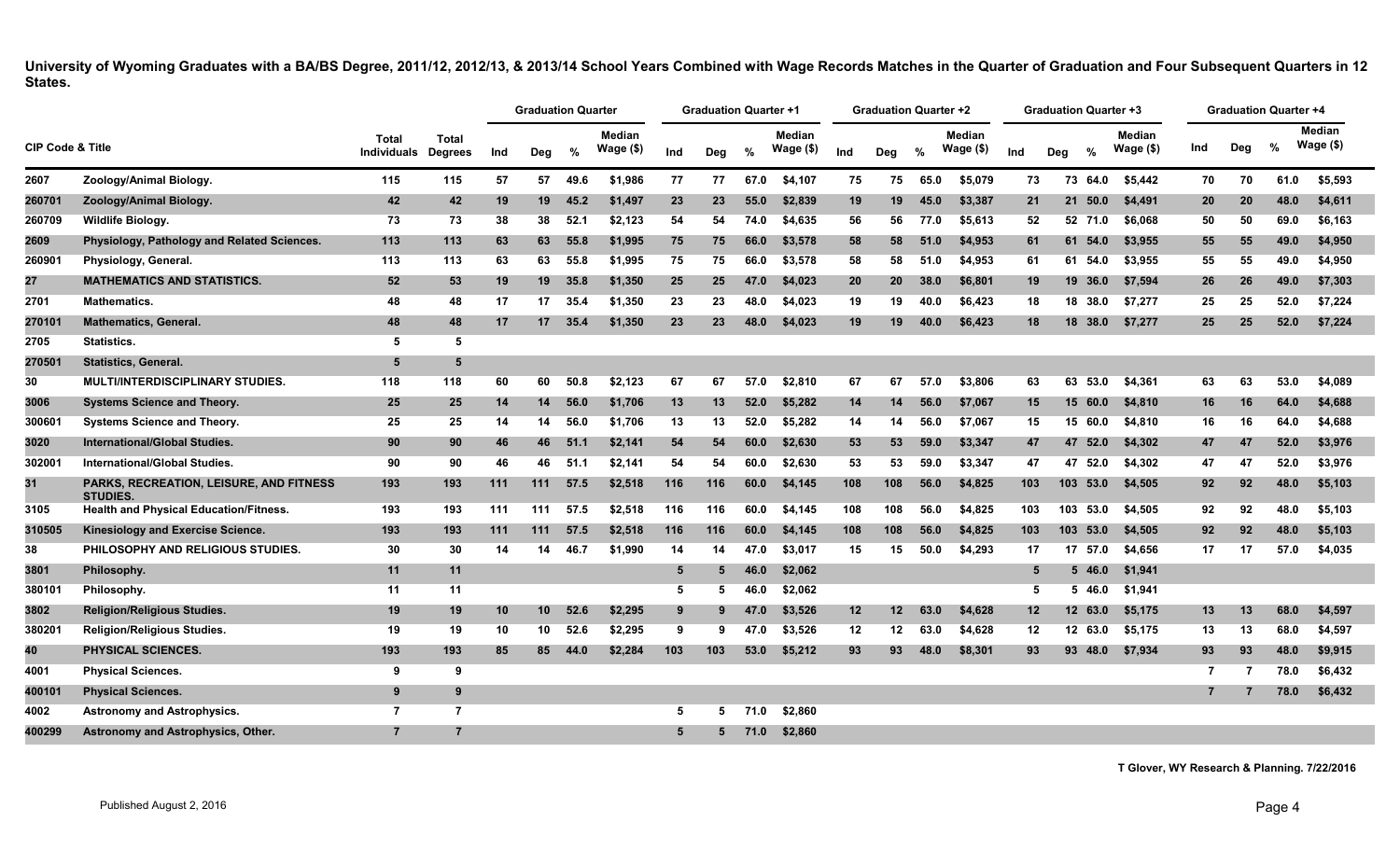|                             |                                                                                                              |                                    |                                |     | <b>Graduation Quarter</b> |         |                            |     | Graduation Quarter +1 |      |                            |                 | <b>Graduation Quarter +2</b> |      |                     |                 | <b>Graduation Quarter +3</b> |                             |     |     | <b>Graduation Quarter +4</b> |                     |
|-----------------------------|--------------------------------------------------------------------------------------------------------------|------------------------------------|--------------------------------|-----|---------------------------|---------|----------------------------|-----|-----------------------|------|----------------------------|-----------------|------------------------------|------|---------------------|-----------------|------------------------------|-----------------------------|-----|-----|------------------------------|---------------------|
| <b>CIP Code &amp; Title</b> |                                                                                                              | <b>Total</b><br><b>Individuals</b> | <b>Total</b><br><b>Degrees</b> | Ind | Deg                       | %       | <b>Median</b><br>Wage (\$) | Ind | Deg                   | %    | <b>Median</b><br>Wage (\$) | Ind             | Deg                          | %    | Median<br>Wage (\$) | Ind             | $\frac{0}{0}$<br>Deg         | <b>Median</b><br>Wage $($)$ | Ind | Dea | $\%$                         | Median<br>Wage (\$) |
| 4005                        | Chemistry.                                                                                                   | 49                                 | 49                             | 16  | 16                        | 32.7    | \$1.621                    | 22  | 22                    | 45.0 | \$2,824                    | 15              | 15                           | 31.0 | \$5,228             | 15              | 15 31.0                      | \$6.750                     | 14  | 14  | 29.0                         | \$6,894             |
| 400501                      | <b>Chemistry, General.</b>                                                                                   | 49                                 | 49                             | 16  | 16                        | 32.7    | \$1.621                    | 22  | 22                    | 45.0 | \$2.824                    | 15              | 15                           | 31.0 | \$5.228             | 15              | 15 31.0                      | \$6,750                     | 14  | 14  | 29.0                         | \$6,894             |
| 4006                        | <b>Geological and Earth Sciences/Geosciences.</b>                                                            | 105                                | 105                            | 58  | 58                        | 55.2    | \$2,293                    | 62  | 62                    | 59.0 | \$6,447                    | 63              | 63                           | 60.0 | \$9,970             | 63              | 63 60.0                      | \$8,553                     | 60  | 60  | 57.0                         | \$10,608            |
| 400601                      | Geology/Earth Science, General.                                                                              | 84                                 | 84                             | 43  | 43                        | 51.2    | \$2,301                    | 48  | 48                    | 57.0 | \$6,054                    | 51              | 51                           | 61.0 | \$8,746             | 51              | 51 61.0                      | \$7,777                     | 50  | 50  | 60.0                         | \$9,973             |
| 400699                      | <b>Geological and Earth Sciences/Geosciences,</b><br>Other.                                                  | 21                                 | 21                             | 15  | 15                        | 71.4    | \$2,284                    | 14  | 14                    |      | 67.0 \$10,720              | 12 <sub>2</sub> | 12                           | 57.0 | \$14,433            | 12              |                              | 12 57.0 \$15,801            | 10  | 10  | 48.0                         | \$15,892            |
| 4008                        | Physics.                                                                                                     | 25                                 | 25                             | -9  |                           | 9, 36.0 | \$2,303                    | 13  | 13                    | 52.0 | \$2,772                    | 8               | 8                            | 32.0 | \$5,399             | 10 <sup>1</sup> | 10, 40.0                     | \$7,209                     | 11  | 11  | 44.0                         | \$9,700             |
| 400801                      | <b>Physics, General.</b>                                                                                     | 25                                 | 25                             | 9   | 9                         | 36.0    | \$2,303                    | 13  | 13                    | 52.0 | \$2,772                    | 8               | 8                            | 32.0 | \$5,399             | 10              | 10 40.0                      | \$7,209                     | 11  | 11  | 44.0                         | \$9,700             |
| 42                          | PSYCHOLOGY.                                                                                                  | 347                                | 347                            | 220 | 220                       | 63.4    | \$2,733                    | 225 | 225                   | 65.0 | \$4,323                    | 228             | 228                          | 66.0 | \$5,303             | 228             | 228 66.0                     | \$5,695                     | 213 | 213 | 61.0                         | \$6,120             |
| 4201                        | Psychology, General.                                                                                         | 347                                | 347                            | 220 | 220                       | 63.4    | \$2,733                    | 225 | 225                   | 65.0 | \$4,323                    | 228             | 228                          | 66.0 | \$5,303             | 228             | 228 66.0                     | \$5,695                     | 213 | 213 | 61.0                         | \$6,120             |
| 420101                      | Psychology, General.                                                                                         | 347                                | 347                            | 220 | 220                       | 63.4    | \$2,733                    | 225 | 225                   | 65.0 | \$4,323                    | 228             | 228                          | 66.0 | \$5,303             | 228             | 228 66.0                     | \$5,695                     | 213 | 213 | 61.0                         | \$6,120             |
| 43                          | <b>HOMELAND SECURITY, LAW ENFORCEMENT,</b><br><b>FIREFIGHTING AND RELATED PROTECTIVE</b><br><b>SERVICES.</b> | 248                                | 248                            | 159 | 159                       | 64.1    | \$2,472                    | 171 | 171                   | 69.0 | \$4,712                    | 172             | 172                          | 69.0 | \$5,560             | 171             | 171<br>69.0                  | \$6.361                     | 166 | 166 | 67.0                         | \$6,872             |
| 4301                        | <b>Criminal Justice and Corrections</b>                                                                      | 248                                | 248                            | 159 | 159                       | 64.1    | \$2.472                    | 171 | 171                   | 69.0 | \$4.712                    | 172             | 172                          | 69.0 | \$5.560             | 171             | 69.0<br>171                  | \$6.361                     | 166 | 166 | 67.0                         | \$6,872             |
| 430104                      | <b>Criminal Justice/Safety Studies.</b>                                                                      | 248                                | 248                            | 159 | 159                       | 64.1    | \$2,472                    | 171 | 171                   | 69.0 | \$4,712                    | 172             | 172                          | 69.0 | \$5,560             | 171             | 171<br>69.0                  | \$6,361                     | 166 | 166 | 67.0                         | \$6,872             |
| 44                          | PUBLIC ADMINISTRATION AND SOCIAL SERVICE<br><b>PROFESSIONS.</b>                                              | 104                                | 104                            | 75  |                           | 75 72.1 | \$2,576                    | 85  | 85                    | 82.0 | \$5,491                    | 86              | 86                           | 83.0 | \$7,182             | 77              | 77 74.0                      | \$7,499                     | 79  | 79  | 76.0                         | \$7,542             |
| 4407                        | Social Work.                                                                                                 | 104                                | 104                            | 75  | 75                        | 72.1    | \$2,576                    | 85  | 85                    | 82.0 | \$5.491                    | 86              | 86                           | 83.0 | \$7,182             | 77              | 77 74.0                      | \$7.499                     | 79  | 79  | 76.0                         | \$7,542             |
| 440701                      | <b>Social Work.</b>                                                                                          | 104                                | 104                            | 75  | 75                        | 72.1    | \$2,576                    | 85  | 85                    | 82.0 | \$5,491                    | 86              | 86                           | 83.0 | \$7,182             | 77              | 77 74.0                      | \$7.499                     | 79  | 79  | 76.0                         | \$7,542             |
| 45                          | <b>SOCIAL SCIENCES.</b>                                                                                      | 364                                | 365                            | 203 | 204                       | 55.9    | \$2,872                    | 229 | 230                   | 63.0 | \$4,914                    | 214             | 215                          | 59.0 | \$5,539             | 211             | 212 58.0                     | \$5,887                     | 215 | 216 | 59.0                         | \$6,353             |
| 4501                        | Social Sciences, General.                                                                                    | 113                                | 113                            | 57  | 57                        | 50.4    | \$6,059                    | 66  | 66                    | 58.0 | \$5,788                    | 65              | 65                           | 58.0 | \$6,554             | 62              | 62 55.0                      | \$7,079                     | 64  | 64  | 57.0                         | \$7,370             |
| 450101                      | Social Sciences, General.                                                                                    | 113                                | 113                            | 57  | 57                        | 50.4    | \$6,059                    | 66  | 66                    | 58.0 | \$5,788                    | 65              | 65                           | 58.0 | \$6,554             | 62              | 62 55.0                      | \$7,079                     | 64  | 64  | 57.0                         | \$7,370             |
| 4502                        | Anthropology.                                                                                                | 69                                 | 69                             | 36  | 36                        | 52.2    | \$2,014                    | 45  | 45                    | 65.0 | \$3.864                    | 42              | 42                           | 61.0 | \$4.389             | 40              | 40 58.0                      | \$3,801                     | 40  | 40  | 58.0                         | \$4,262             |
| 450201                      | Anthropology.                                                                                                | 69                                 | 69                             | 36  | 36                        | 52.2    | \$2.014                    | 45  | 45                    | 65.0 | \$3.864                    | 42              | 42                           | 61.0 | \$4.389             | 40              | 40 58.0                      | \$3.801                     | 40  | 40  | 58.0                         | \$4,262             |
| 4507                        | Geography and Cartography.                                                                                   | 53                                 | 53                             | 33  | 33 <sup>°</sup>           | 62.3    | \$2,278                    | 39  | 39                    | 74.0 | \$3,884                    | 34              | 34                           | 64.0 | \$5,664             | 31              | 31 59.0                      | \$7,014                     | 32  | 32  | 60.0                         | \$7,186             |
| 450701                      | Geography.                                                                                                   | 53                                 | 53                             | 33  | 33                        | 62.3    | \$2,278                    | 39  | 39                    | 74.0 | \$3,884                    | 34              | 34                           | 64.0 | \$5,664             | 31              | 31 59.0                      | \$7,014                     | 32  | 32  | 60.0                         | \$7,186             |
| 4510                        | <b>Political Science and Government.</b>                                                                     | 90                                 | 90                             | 54  | 54                        | 60.0    | \$2,234                    | 54  | 54                    | 60.0 | \$4,112                    | 49              | 49                           | 54.0 | \$5,608             | 54              | 54 60.0                      | \$6,780                     | 58  | 58  | 64.0                         | \$6,869             |
| 451001                      | <b>Political Science and Government, General.</b>                                                            | 90                                 | 90                             | 54  | 54                        | 60.0    | \$2,234                    | 54  | 54                    | 60.0 | \$4,112                    | 49              | 49                           | 54.0 | \$5,608             | 54              | 54 60.0                      | \$6,780                     | 58  | 58  | 64.0                         | \$6,869             |
| 4511                        | Sociology.                                                                                                   | 40                                 | 40                             | 24  | 24                        | 60.0    | \$1,983                    | 26  | 26                    | 65.0 | \$4.942                    | 25              | 25                           | 63.0 | \$5,061             | 25              | 25 63.0                      | \$5,361                     | 22  | 22  | 55.0                         | \$6,090             |
| 451101                      | Sociology.                                                                                                   | 40                                 | 40                             | 24  | 24                        | 60.0    | \$1.983                    | 26  | 26                    | 65.0 | \$4.942                    | 25              | 25                           | 63.0 | \$5.061             | 25              | 25 63.0                      | \$5.361                     | 22  | 22  | 55.0                         | \$6,090             |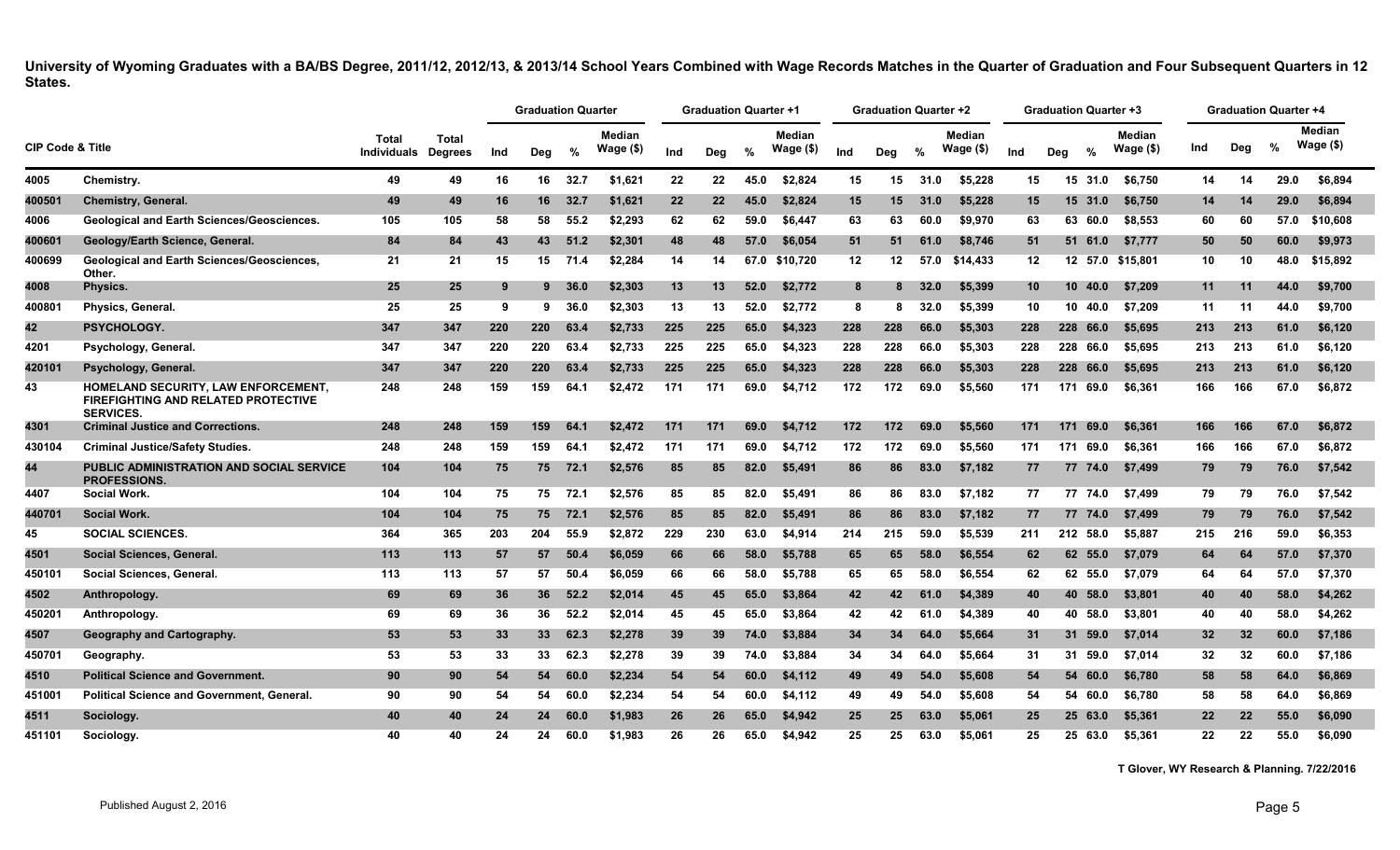|                             |                                                                                              |                                    |                                |     | <b>Graduation Quarter</b> |      |                     |     | <b>Graduation Quarter +1</b> |               |                     |                 | <b>Graduation Quarter +2</b> |      |                            |     | Graduation Quarter +3 |               |                     |     | <b>Graduation Quarter +4</b> |      |                      |
|-----------------------------|----------------------------------------------------------------------------------------------|------------------------------------|--------------------------------|-----|---------------------------|------|---------------------|-----|------------------------------|---------------|---------------------|-----------------|------------------------------|------|----------------------------|-----|-----------------------|---------------|---------------------|-----|------------------------------|------|----------------------|
| <b>CIP Code &amp; Title</b> |                                                                                              | <b>Total</b><br><b>Individuals</b> | <b>Total</b><br><b>Degrees</b> | Ind | Deg                       | %    | Median<br>Wage (\$) | Ind | Dea                          | $\frac{9}{6}$ | Median<br>Wage (\$) | Ind             | Deg                          | %    | <b>Median</b><br>Wage (\$) | Ind | Dea                   | $\frac{9}{6}$ | Median<br>Wage (\$) | Ind | Deg                          | %    | Median<br>Wage $($)$ |
| 50                          | <b>VISUAL AND PERFORMING ARTS.</b>                                                           | 212                                | 213                            | 122 | 122                       | 57.3 | \$2,214             | 132 | 132                          | 62.0          | \$3,181             | 126             | 126                          | 59.0 | \$4,435                    | 119 | 120                   | 56.0          | \$4,635             | 110 | 111                          | 52.0 | \$5,355              |
| 5005                        | Drama/Theatre Arts and Stagecraft.                                                           | 72                                 | 72                             | 36  | 36                        | 50.0 | \$1,522             | 36  | 36                           | 50.0          | \$2.965             | 31              | 31                           | 43.0 | \$4,538                    | 28  |                       | 28 39.0       | \$4,716             | 24  | 24                           | 33.0 | \$4,056              |
| 500501                      | Drama and Dramatics/Theatre Arts, General.                                                   | 72                                 | 72                             | 36  | 36                        | 50.0 | \$1,522             | 36  | 36                           | 50.0          | \$2,965             | 31              | 31                           | 43.0 | \$4,538                    | 28  |                       | 28 39.0       | \$4,716             | 24  | 24                           | 33.0 | \$4,056              |
| 5007                        | <b>Fine and Studio Arts.</b>                                                                 | 104                                | 105                            | 64  | 64                        | 61.0 | \$2,455             | 76  | 76                           | 72.0          | \$3,090             | 79              | 79                           | 75.0 | \$4,466                    | 75  |                       | 76 72.0       | \$4,974             | 72  | 73                           | 70.0 | \$6.038              |
| 500701                      | Art/Art Studies, General.                                                                    | 104                                | 105                            | 64  | 64                        | 61.0 | \$2,455             | 76  | 76                           | 72.0          | \$3,090             | 79              | 79                           | 75.0 | \$4,466                    | 75  |                       | 76 72.0       | \$4,974             | 72  | 73                           | 70.0 | \$6,038              |
| 5009                        | Music.                                                                                       | 36                                 | 36                             | 22  | $22 \,$                   | 61.1 | \$2,566             | 20  | 20                           | 56.0          | \$4,014             | 16              | 16                           | 44.0 | \$3,019                    | 16  |                       | 16 44.0       | \$2,875             | 14  | 14                           | 39.0 | \$2,636              |
| 500901                      | Music, General.                                                                              | 20                                 | 20                             | 13  | 13                        | 65.0 | \$2,604             | 12  | 12                           | 60.0          | \$4,414             | 10 <sup>°</sup> | 10                           | 50.0 | \$3,757                    | 10  |                       | 10, 50.0      | \$3,684             | 10  | 10                           | 50.0 | \$2,563              |
| 500903                      | <b>Music Performance, General.</b>                                                           | 16                                 | 16                             | 9   | 9                         | 56.3 | \$2,527             | 8   | -8                           | 50.0          | \$2.901             | 6               | 6                            | 38.0 | \$2,777                    | 6   |                       | 38.0<br>6.    | \$2.855             |     |                              |      |                      |
| 51                          | <b>HEALTH PROFESSIONS AND RELATED</b><br><b>PROGRAMS.</b>                                    | 729                                | 729                            | 427 | 427                       | 58.6 | \$9,785             | 478 | 478                          | 66.0          | \$11.297            | 457             | 457                          | 63.0 | \$12.781                   | 434 | 434                   | 60.0          | \$13.570            | 416 | 416                          |      | 57.0 \$13.515        |
| 5102                        | <b>Communication Disorders Sciences and Services.</b>                                        | 85                                 | 85                             | 58  | 58                        | 68.2 | \$1,506             | 61  | 61                           | 72.0          | \$2,978             | 41              | 41                           | 48.0 | \$3,767                    | 35  |                       | 35 41.0       | \$4,276             | 31  | 31                           | 37.0 | \$4,009              |
| 510204                      | Audiology/Audiologist and Speech-Language<br>Pathology/Pathologist.                          | 85                                 | 85                             | 58  | 58                        | 68.2 | \$1,506             | 61  | 61                           | 72.0          | \$2,978             | 41              | 41                           | 48.0 | \$3.767                    | 35  |                       | 35 41.0       | \$4,276             | 31  | 31                           | 37.0 | \$4,009              |
| 5106                        | Dental Support Services and Allied Professions.                                              | 47                                 | 47                             | 30  | 30                        | 63.8 | \$6.646             | 36  | 36                           | 77.0          | \$9,756             | 36              | 36                           | 77.0 | \$11,302                   | 38  |                       |               | 38 81.0 \$12,200    | 32  | 32                           | 68.0 | \$11.979             |
| 510602                      | Dental Hygiene/Hygienist.                                                                    | 47                                 | 47                             | 30  | <b>30</b>                 | 63.8 | \$6,646             | 36  | 36                           | 77.0          | \$9,756             | 36              | 36                           | 77.0 | \$11,302                   | 38  |                       |               | 38 81.0 \$12,200    | 32  | 32                           | 68.0 | \$11,979             |
| 5138                        | Registered Nursing, Nursing Administration,<br><b>Nursing Research and Clinical Nursing.</b> | 596                                | 596                            | 339 | 339                       | 56.9 | \$12,109            | 381 | 381                          |               | 64.0 \$12,314       | 380             | 380                          | 64.0 | \$13,456                   | 361 |                       |               | 361 61.0 \$13,958   | 353 | 353                          | 59.0 | \$13,867             |
| 513801                      | <b>Registered Nursing/Registered Nurse.</b>                                                  | 596                                | 596                            | 339 | 339                       | 56.9 | \$12,109            | 381 | 381                          | 64.0          | \$12,314            | 380             | 380                          | 64.0 | \$13,456                   | 361 |                       | 361 61.0      | \$13,958            | 353 | 353                          | 59.0 | \$13,867             |
| 52                          | <b>BUSINESS, MANAGEMENT, MARKETING, AND</b><br><b>RELATED SUPPORT SERVICES.</b>              | 692                                | 700                            | 411 | 415                       | 59.3 | \$3,631             | 483 | 487                          | 70.0          | \$6,657             | 468             | 472                          | 67.0 | \$8,117                    | 446 | 451                   | 64.0          | \$8,624             | 443 | 448                          | 64.0 | \$9,381              |
| 5202                        | <b>Business Administration, Management and</b><br><b>Operations.</b>                         | 270                                | 270                            | 166 | 166                       | 61.5 | \$5,552             | 190 | 190                          | 70.0          | \$7,390             | 189             | 189                          | 70.0 | \$8,500                    | 187 | 187                   | 69.0          | \$8,500             | 183 | 183                          | 68.0 | \$9,000              |
| 520201                      | <b>Business Administration and Management,</b><br>General                                    | 238                                | 238                            | 141 | 141                       | 59.2 | \$4,838             | 167 | 167                          | 70.0          | \$6,657             | 168             | 168                          | 71.0 | \$8,274                    | 166 |                       | 166 70.0      | \$8,228             | 161 | 161                          | 68.0 | \$8,573              |
| 520299                      | <b>Business Administration, Management and</b><br><b>Operations, Other.</b>                  | 32                                 | 32 <sub>2</sub>                | 25  | 25                        | 78.1 | \$9,342             | 23  | 23                           | 72.0          | \$10,072            | 21              | 21                           | 66.0 | \$11,237                   | 21  |                       |               | 21 66.0 \$11,897    | 22  | 22                           | 69.0 | \$11,578             |
| 5203                        | <b>Accounting and Related Services.</b>                                                      | 133                                | 133                            | 81  | 81                        | 60.9 | \$3.065             | 101 | 101                          | 76.0          | \$7.827             | 92              | 92                           | 69.0 | \$10.008                   | 84  |                       |               | 84 63.0 \$10.000    | 84  | 84                           | 63.0 | \$10.707             |
| 520301                      | Accounting.                                                                                  | 133                                | 133                            | 81  | -81                       | 60.9 | \$3,065             | 101 | 101                          | 76.0          | \$7,827             | 92              | 92.                          | 69.0 | \$10,008                   | 84  |                       | 84 63.0       | \$10,000            | 84  | 84                           | 63.0 | \$10,707             |
| 5206                        | <b>Business/Managerial Economics.</b>                                                        | 48                                 | 48                             | 29  | 29                        | 60.4 | \$1,546             | 30  | 30                           | 63.0          | \$4,126             | 28              | 28                           | 58.0 | \$5,562                    | 25  |                       | 25 52.0       | \$6,967             | 25  | 25                           | 52.0 | \$7,590              |
| 520601                      | <b>Business/Managerial Economics.</b>                                                        | 48                                 | 48                             | 29  | 29                        | 60.4 | \$1,546             | 30  | 30                           | 63.0          | \$4,126             | 28              | 28                           | 58.0 | \$5,562                    | 25  |                       | 25 52.0       | \$6,967             | 25  | 25                           | 52.0 | \$7,590              |
| 5208                        | <b>Finance and Financial Management Services.</b>                                            | 96                                 | 96                             | 47  | 47                        | 49.0 | \$2,324             | 58  | 58                           | 60.0          | \$6,470             | 57              | 57                           | 59.0 | \$7.246                    | 50  |                       | 50 52.0       | \$8,690             | 49  | 49                           | 51.0 | \$9,127              |
| 520801                      | Finance, General.                                                                            | 96                                 | 96                             | 47  | 47                        | 49.0 | \$2,324             | 58  | 58                           | 60.0          | \$6,470             | 57              | 57                           | 59.0 | \$7,246                    | 50  |                       | 50 52.0       | \$8,690             | 49  | 49                           | 51.0 | \$9,127              |
| 5213                        | Management Sciences and Quantitative Methods.                                                | 78                                 | 78                             | 54  | 54                        | 69.2 | \$2,240             | 58  | 58                           | 74.0          | \$6,935             | 56              | 56                           | 72.0 | \$8,261                    | 57  |                       | 57 73.0       | \$9,141             | 56  | 56                           | 72.0 | \$9,908              |
| 521301                      | <b>Management Science.</b>                                                                   | 78                                 | 78                             | 54  | 54                        | 69.2 | \$2,240             | 58  | 58                           | 74.0          | \$6,935             | 56              | 56                           | 72.0 | \$8,261                    | 57  |                       | 57 73.0       | \$9,141             | 56  | 56                           | 72.0 | \$9,908              |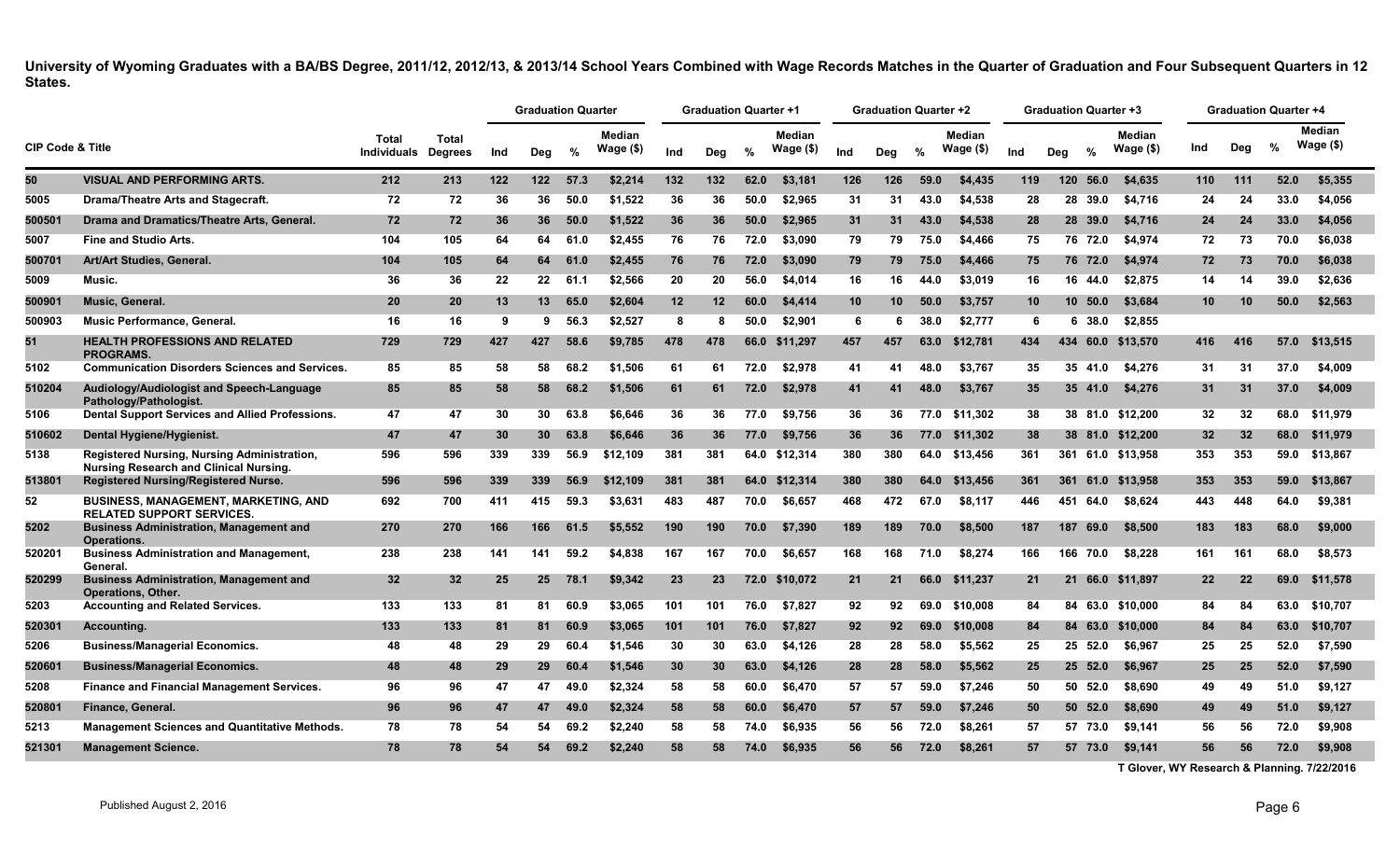|                             |                                          |                                     |              |     | <b>Graduation Quarter</b> |      |                     |     | <b>Graduation Quarter +1</b> |      |                            |     | <b>Graduation Quarter +2</b> |      |                            |     | <b>Graduation Quarter +3</b> |         |                     |     |     | <b>Graduation Quarter +4</b> |                     |
|-----------------------------|------------------------------------------|-------------------------------------|--------------|-----|---------------------------|------|---------------------|-----|------------------------------|------|----------------------------|-----|------------------------------|------|----------------------------|-----|------------------------------|---------|---------------------|-----|-----|------------------------------|---------------------|
| <b>CIP Code &amp; Title</b> |                                          | Total<br><b>Individuals Degrees</b> | <b>Total</b> | Ind | Deg                       | %    | Median<br>Wage (\$) | Ind | Deg                          | %    | <b>Median</b><br>Wage (\$) | Ind | Dea                          | %    | <b>Median</b><br>Wage (\$) | Ind | Dea                          | %       | Median<br>Wage (\$) | Ind | Deg | %                            | Median<br>Wage (\$) |
| 5214                        | Marketing.                               | 89                                  | 89           | 46  | 46                        | 51.7 | \$2,262             | 58  | 58                           | 65.0 | \$5,218                    | 57  | 57                           | 64.0 | \$5,857                    | 53  |                              | 53 60.0 | \$7.101             | 55  | 55  | 62.0                         | \$7,692             |
| 521401                      | Marketing/Marketing Management, General. | 89                                  | 89           | 46  | 46                        | 51.7 | \$2,262             | 58  | 58                           | 65.0 | \$5,218                    | 57  | 57                           | 64.0 | \$5,857                    | 53  |                              | 53 60.0 | \$7,101             | 55  | 55  | 62.0                         | \$7,692             |
| 54                          | <b>HISTORY.</b>                          | 76                                  | 76           | 39  | 39                        | 51.3 | \$2,929             | 49  | 49                           | 65.0 | \$3,628                    | 44  | 44                           | 58.0 | \$4,065                    | 34  |                              | 34 45.0 | \$4,471             | 39  | 39  | 51.0                         | \$4,091             |
| 5401                        | History.                                 | 76                                  | 76           | 39  | 39                        | 51.3 | \$2,929             | 49  | 49                           | 65.0 | \$3,628                    | 44  | 44                           | 58.0 | \$4,065                    | 34  |                              | 34 45.0 | \$4,471             | 39  | 39  | 51.0                         | \$4,091             |
| 540101                      | History, General.                        | 76                                  | 76           | 39  | 39                        | 51.3 | \$2,929             | 49  | 49                           | 65.0 | \$3,628                    | 44  | 44                           | 58.0 | \$4,065                    | 34  |                              | 34 45.0 | \$4,471             | 39  | 39  | 51.0                         | \$4,091             |
| ND4Dxx                      |                                          | 9                                   | 9            | 16  | 16                        |      | \$1,725             | 19  | 19                           |      | \$3,744                    | 21  | 21                           |      | \$4,241                    | 16  | 16                           |         | \$7,128             | 17  | 17  |                              | \$6,841             |
| ND6Dxx                      |                                          | 13                                  | 13           | 32  | 32                        |      | \$1,819             | 23  | 23                           |      | \$3,661                    | 34  | 34                           |      | \$4,457                    | 24  | 24                           |         | \$5,907             | 34  | 34  |                              | \$5,934             |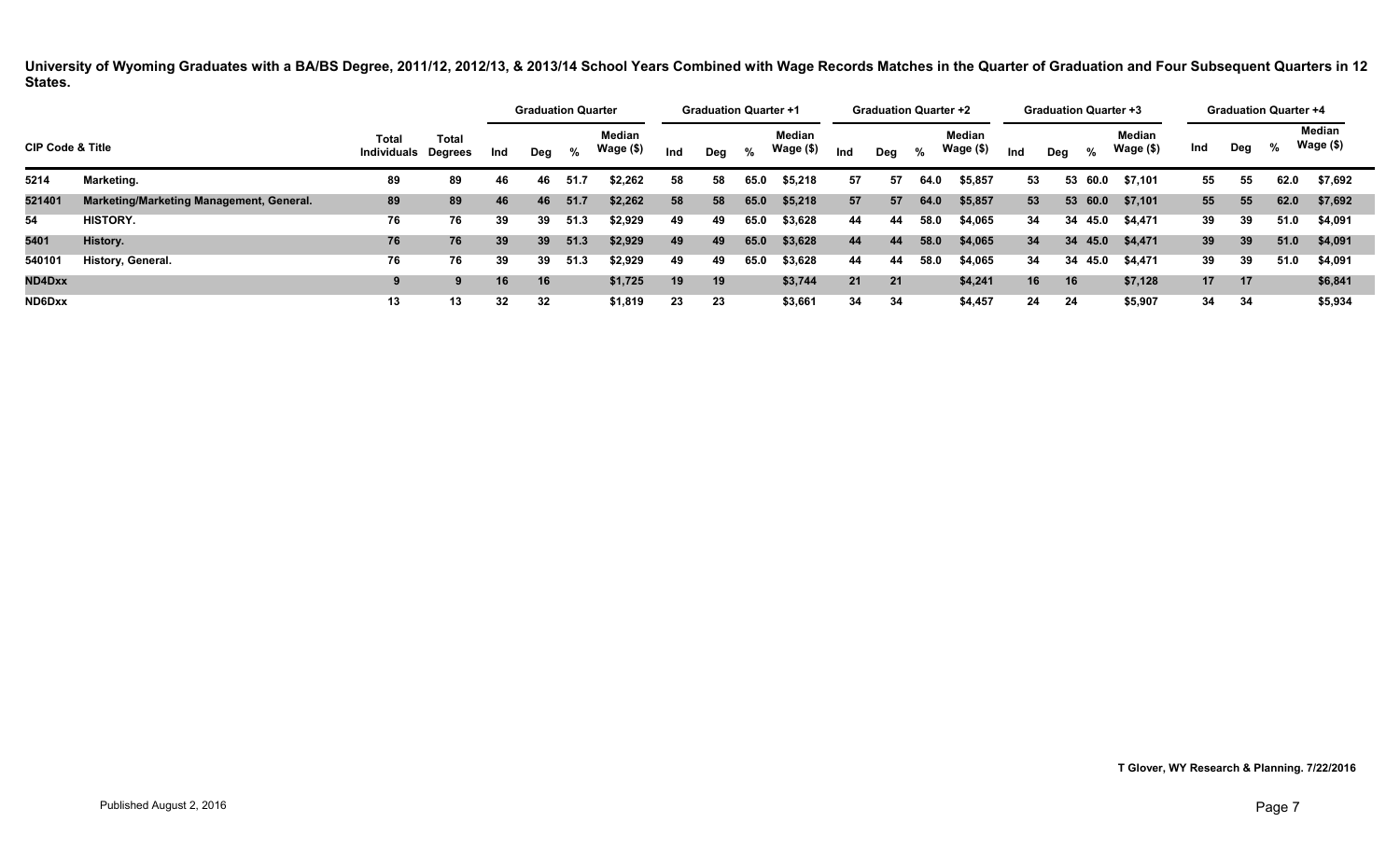|                             |                                                                                               |                             |                                |     |                 | <b>Graduation Quarter</b> |                             |     | <b>Graduation Quarter +1</b> |               |                     |                 | <b>Graduation Quarter +2</b> |         |                             |                 |     | <b>Graduation Quarter +3</b> |                             |                | <b>Graduation Quarter +4</b> |               |                            |
|-----------------------------|-----------------------------------------------------------------------------------------------|-----------------------------|--------------------------------|-----|-----------------|---------------------------|-----------------------------|-----|------------------------------|---------------|---------------------|-----------------|------------------------------|---------|-----------------------------|-----------------|-----|------------------------------|-----------------------------|----------------|------------------------------|---------------|----------------------------|
| <b>CIP Code &amp; Title</b> |                                                                                               | Total<br><b>Individuals</b> | <b>Total</b><br><b>Degrees</b> | Ind | Deg             | %                         | <b>Median</b><br>Wage $($)$ | Ind | Deg                          | $\frac{9}{6}$ | Median<br>Wage (\$) | Ind             | Deg                          | %       | <b>Median</b><br>Wage $($)$ | Ind             | Deg | $\frac{0}{2}$                | <b>Median</b><br>Wage $($)$ | Ind            | Deg                          | $\frac{9}{6}$ | <b>Median</b><br>Wage (\$) |
| All                         | <b>All CIP Codes</b>                                                                          | 148                         | 149                            | 115 |                 | 116 77.9                  | \$15,289                    | 111 | 112                          |               | 75.0 \$13,684       | 113             | 114                          |         | 77.0 \$15,586               | 111             |     |                              | 111 75.0 \$16,026           | 112            | 113                          | 76.0          | \$17,343                   |
| 03                          | <b>NATURAL RESOURCES AND CONSERVATION.</b>                                                    | 10                          | 10                             |     |                 |                           |                             |     |                              |               |                     |                 |                              |         |                             | 5               |     | 50.0<br>5.                   | \$5.718                     | 5              | 5                            | 50.0          | \$9.335                    |
| 0301                        | <b>Natural Resources Conservation and Research.</b>                                           | 10                          | 10 <sup>1</sup>                |     |                 |                           |                             |     |                              |               |                     |                 |                              |         |                             | 5               |     | 5, 50.0                      | \$5,718                     | 5              | 5                            | 50.0          | \$9.335                    |
| 030101                      | Natural Resources/Conservation, General.                                                      | 10                          | 10                             |     |                 |                           |                             |     |                              |               |                     |                 |                              |         |                             | 5               |     | 5 50.0                       | \$5,718                     | 5              | 5                            | 50.0          | \$9.335                    |
| 13                          | <b>EDUCATION.</b>                                                                             | 83                          | 83                             | 77  | 77              | 92.8                      | \$16,243                    | 74  | 74                           | 89.0          | \$14.720            | 76              | 76                           | 92.0    | \$16,086                    | 74              |     |                              | 74 89.0 \$16,334            | 74             | 74                           | 89.0          | \$18,022                   |
| 1302                        | <b>Bilingual, Multilingual, and Multicultural</b><br><b>Education.</b>                        | 11                          | 11                             | 11  |                 | 11 100.0                  | \$18.956                    | 10  | 10                           | 91.0          | \$8.975             | 10              | 10                           |         | 91.0 \$15.064               | 10              |     |                              | 10 91.0 \$12.810            | 10             | 10                           |               | 91.0 \$17.750              |
| 130203                      | Indian/Native American Education.                                                             | 11                          | 11                             | 11  |                 | 11 100.0                  | \$18,956                    | 10  | 10                           | 91.0          | \$8,975             | 10 <sup>1</sup> | 10 <sup>1</sup>              | 91.0    | \$15,064                    | 10 <sup>1</sup> |     |                              | 10 91.0 \$12,810            | 10             | 10                           |               | 91.0 \$17,750              |
| 1304                        | <b>Educational Administration and Supervision.</b>                                            | 27                          | 27                             | 26  | 26              | 96.3                      | \$16,598                    | 25  | 25                           |               | 93.0 \$17,508       | 26              | 26                           | 96.0    | \$19,362                    | 26              |     |                              | 26 96.0 \$17,325            | 26             | 26                           |               | 96.0 \$20,502              |
| 130401                      | <b>Educational Leadership and Administration,</b><br>General.                                 | 26                          | 26                             | 25  | 25 <sub>2</sub> | 96.2                      | \$16,559                    | 24  | 24                           |               | 92.0 \$17,367       | 25              | 25                           | 96.0    | \$18,993                    | 25              |     |                              | 25 96.0 \$17,225            | 25             | 25                           |               | 96.0 \$20,413              |
| 1312                        | <b>Teacher Education and Professional</b><br>Development, Specific Levels and Methods.        | $\overline{9}$              | 9                              | 6   | 6               | 66.7                      | \$11,731                    | 6   | 6                            | 67.0          | \$7,101             | 6               | 6                            | 67.0    | \$14,404                    | 5               |     |                              | 5 56.0 \$13,711             | 6              | 6                            |               | 67.0 \$11,696              |
| 131299                      | <b>Teacher Education and Professional</b><br>Development, Specific Levels and Methods, Other. | 5                           | -5                             |     |                 |                           |                             |     |                              |               |                     |                 |                              |         |                             |                 |     |                              |                             |                |                              |               |                            |
| 1314                        | Teaching English or French as a Second or<br>Foreign Language.                                | 16                          | 16                             | 15  | 15              | 93.8                      | \$11.489                    | 14  | 14                           |               | 88.0 \$15,252       | 15              | 15                           | 94.0    | \$15,453                    | 14              |     |                              | 14 88.0 \$16,723            | 13             | 13                           |               | 81.0 \$17.570              |
| 131401                      | Teaching English as a Second or Foreign<br>Language/ESL Language Instructor.                  | 16                          | 16                             | 15  | 15              | 93.8                      | \$11,489                    | 14  | 14                           |               | 88.0 \$15,252       | 15              | 15                           | 94.0    | \$15,453                    | 14              |     |                              | 14 88.0 \$16,723            | 13             | 13                           |               | 81.0 \$17,570              |
| 1399                        | Education, Other.                                                                             | 21                          | 21                             | 20  | 20              | 95.2                      | \$15,303                    | 20  | 20                           |               | 95.0 \$14,426       | 20              | 20                           | 95.0    | \$14,222                    | 20              |     |                              | 20 95.0 \$16,193            | 20             | 20                           |               | 95.0 \$17,667              |
| 139999                      | <b>Education, Other.</b>                                                                      | 21                          | 21                             | 20  | <b>20</b>       | 95.2                      | \$15,303                    | 20  | 20                           |               | 95.0 \$14,426       | 20 <sub>2</sub> | 20                           |         | 95.0 \$14,222               | 20              |     |                              | 20 95.0 \$16,193            | 20             | 20                           |               | 95.0 \$17,667              |
| 15                          | <b>ENGINEERING TECHNOLOGIES AND</b><br><b>ENGINEERING-RELATED FIELDS.</b>                     | 36                          | 36                             | 19  | 19              | 52.8                      | \$15,752                    | 19  | 19                           |               | 53.0 \$13,425       | 19              | 19                           | 53.0    | \$15,689                    | 19              |     |                              | 19 53.0 \$16,110            | 19             | 19                           |               | 53.0 \$16,698              |
| 1511                        | <b>Engineering-Related Technologies.</b>                                                      | 36                          | 36                             | 19  | 19              | 52.8                      | \$15,752                    | 19  | 19                           |               | 53.0 \$13.425       | 19              | 19                           | 53.0    | \$15,689                    | 19              |     |                              | 19 53.0 \$16.110            | 19             | 19                           |               | 53.0 \$16.698              |
| 151102                      | <b>Surveying Technology/Surveying.</b>                                                        | 36                          | 36                             | 19  | 19              | 52.8                      | \$15,752                    | 19  | 19                           |               | 53.0 \$13,425       | 19              | 19                           | 53.0    | \$15,689                    | 19              |     |                              | 19 53.0 \$16,110            | 19             | 19                           |               | 53.0 \$16,698              |
| 44                          | <b>PUBLIC ADMINISTRATION AND SOCIAL SERVICE</b><br><b>PROFESSIONS.</b>                        | 9                           | 9                              | -8  |                 | 8 88.9                    | \$7,029                     | 9   |                              |               | 9 100.0 \$12,101    | 9               |                              |         | 9 100.0 \$12,258            | $\overline{7}$  |     |                              | 7 78.0 \$12,185             | 8              | 8                            |               | 89.0 \$12,746              |
| 4407                        | Social Work.                                                                                  | 9                           | 9                              | -8  |                 | 8 88.9                    | \$7.029                     | 9   |                              |               | 9 100.0 \$12.101    | 9               |                              | 9 100.0 | \$12.258                    | $\overline{7}$  |     |                              | 7 78.0 \$12.185             | 8              | 8                            | 89.0          | \$12.746                   |
| 440799                      | Social Work, Other.                                                                           | 9                           | 9                              | R   | 8               | 88.9                      | \$7,029                     | 9   |                              |               | 9 100.0 \$12,101    | 9               |                              | 9 100.0 | \$12,258                    | $\overline{7}$  |     |                              | 7 78.0 \$12,185             | 8              |                              |               | 89.0 \$12,746              |
| 50                          | <b>VISUAL AND PERFORMING ARTS.</b>                                                            | -5                          | 5                              |     |                 |                           |                             |     |                              |               |                     |                 |                              |         |                             |                 |     |                              |                             |                |                              |               |                            |
| 5009                        | Music.                                                                                        | 5                           | 5                              |     |                 |                           |                             |     |                              |               |                     |                 |                              |         |                             |                 |     |                              |                             |                |                              |               |                            |
| 500903                      | Music Performance, General.                                                                   | -5                          | 5                              |     |                 |                           |                             |     |                              |               |                     |                 |                              |         |                             |                 |     |                              |                             |                |                              |               |                            |
| ND2Dxx                      |                                                                                               | 6                           | 6                              | 12  | 12 <sup>2</sup> |                           | \$2,152                     | 10  | 10                           |               | \$7.127             | 10              | 10                           |         | \$8,239                     | 6               |     | -6                           | \$11,800                    | $\overline{7}$ |                              |               | \$12,000                   |
| ND4Dxx                      |                                                                                               | 6                           | 6                              | 12  | 12              |                           | \$2.152                     | 10  | 10                           |               | \$7.127             | 10              | 10                           |         | \$8.239                     | 6               |     | 6                            | \$11.800                    | $\overline{7}$ | $\overline{7}$               |               | \$12,000                   |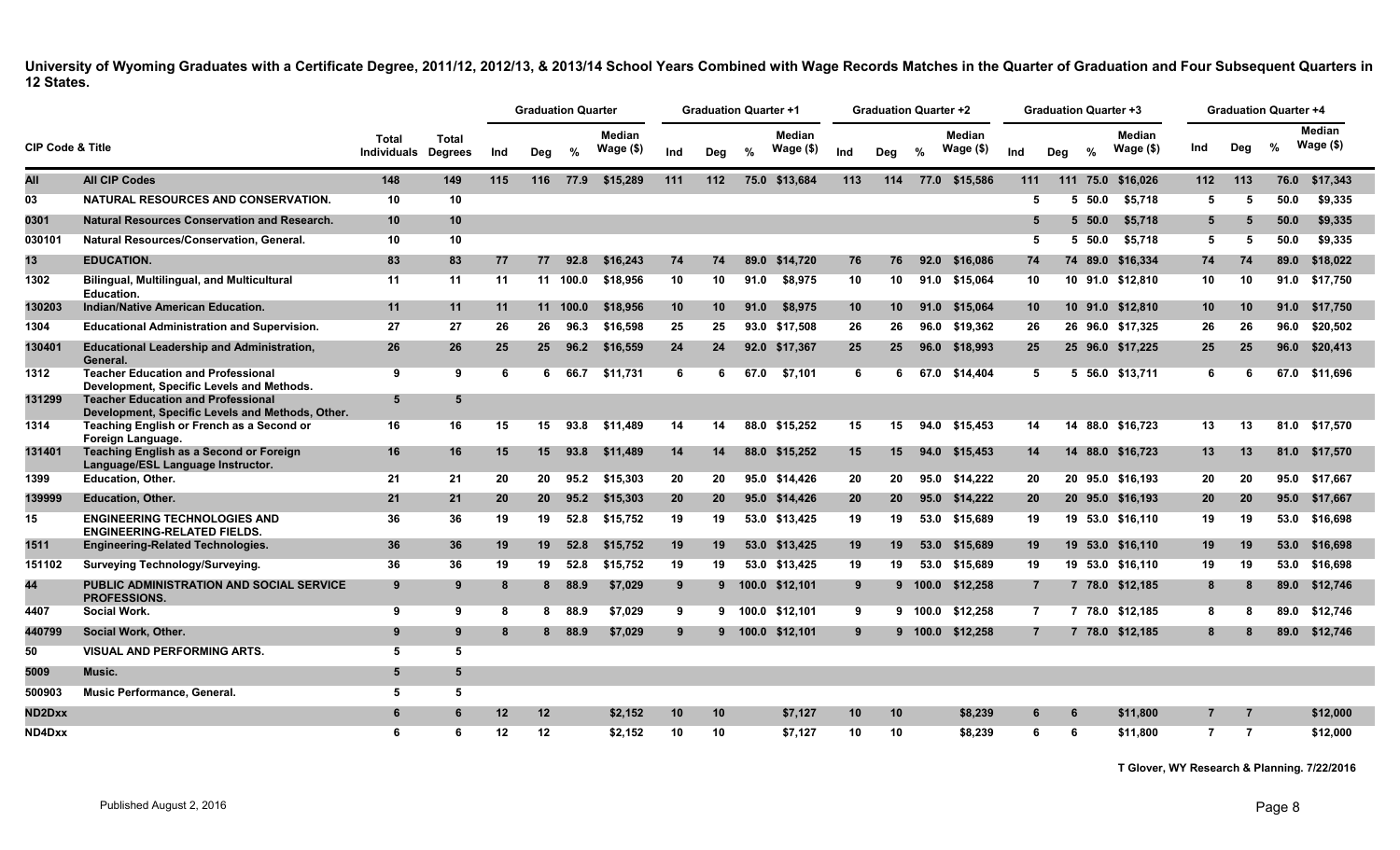|                             |                                     |              |     | <b>Graduation Quarter</b> |      |                     |                 | <b>Graduation Quarter +1</b> |      |                     |     |       | <b>Graduation Quarter +2</b> |                 |     |               | <b>Graduation Quarter +3</b> |     |             | <b>Graduation Quarter +4</b> |
|-----------------------------|-------------------------------------|--------------|-----|---------------------------|------|---------------------|-----------------|------------------------------|------|---------------------|-----|-------|------------------------------|-----------------|-----|---------------|------------------------------|-----|-------------|------------------------------|
| <b>CIP Code &amp; Title</b> | Total<br><b>Individuals Degrees</b> | <b>Total</b> | Ind | Deg                       | $\%$ | Median<br>Wage (\$) | Ind             | Deg                          | $\%$ | Median<br>Wage (\$) | Ind | Deg % | Median<br>Wage (\$)          | Ind             | Dea | $\frac{0}{6}$ | Median<br>Wage (\$)          | Ind | Deg         | Median<br>Wage (\$)          |
| ND6Dxx                      |                                     |              |     | 19                        |      | \$7,155             | 17 <sup>2</sup> | 17                           |      | \$8,804             | 17  | 17    | \$13,711                     | 12 <sup>2</sup> | 12  |               | \$14,472                     | 14  | $\sqrt{14}$ | \$13,616                     |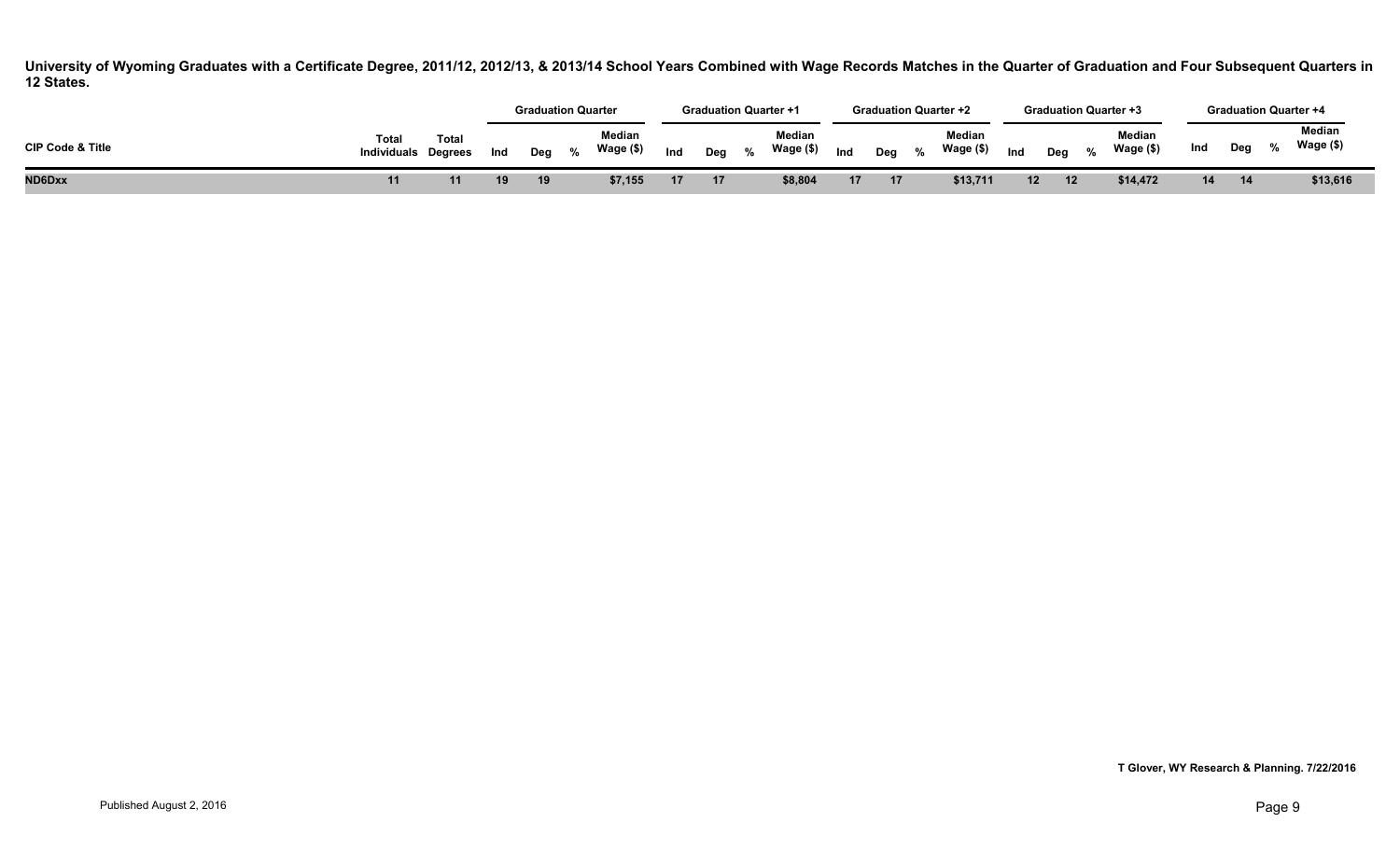|                             |                                                                             |                                    |                                |                | <b>Graduation Quarter</b> |          |                     |       | <b>Graduation Quarter +1</b> |      |                      |       | <b>Graduation Quarter +2</b> |               |                      |       | <b>Graduation Quarter +3</b> |         |                            |             | <b>Graduation Quarter +4</b> |      |                     |
|-----------------------------|-----------------------------------------------------------------------------|------------------------------------|--------------------------------|----------------|---------------------------|----------|---------------------|-------|------------------------------|------|----------------------|-------|------------------------------|---------------|----------------------|-------|------------------------------|---------|----------------------------|-------------|------------------------------|------|---------------------|
| <b>CIP Code &amp; Title</b> |                                                                             | <b>Total</b><br><b>Individuals</b> | <b>Total</b><br><b>Degrees</b> | Ind            | Deg                       | %        | Median<br>Wage (\$) | Ind   | Deg                          | %    | Median<br>Wage $($)$ | Ind   | Deg                          | $\frac{0}{0}$ | Median<br>Wage $($)$ | Ind   | Deg                          | %       | <b>Median</b><br>Wage (\$) | Ind         | Deg                          | %    | Median<br>Wage (\$) |
| All                         | <b>All CIP Codes</b>                                                        | 2,035                              | 2,070                          | 923            | 930                       | 44.9     | \$6.974             | 1,108 | 1,122                        |      | 54.0 \$10,002        | 1,108 | 1,123                        |               | 54.0 \$12,601        | 1,074 |                              |         | 1,088 53.0 \$12,500        | 1,043 1,059 |                              |      | 51.0 \$13,071       |
| 01                          | <b>AGRICULTURE, AGRICULTURE OPERATIONS.</b><br><b>AND RELATED SCIENCES.</b> | 93                                 | 93                             | 32             | 32 <sub>2</sub>           | 34.4     | \$8,108             | 37    | 37                           | 40.0 | \$9,466              | 39    | 39                           | 42.0          | \$9.918              | 40    |                              | 40 43.0 | \$9.166                    | 37          | 37                           | 40.0 | \$10,920            |
| 0101                        | <b>Agricultural Business and Management.</b>                                | 19                                 | 19                             |                |                           |          |                     | 5     | 5                            | 26.0 | \$5,949              | 5     | 5                            | 26.0          | \$10.993             | 5     |                              |         | 5 26.0 \$12.000            | 5           | 5                            | 26.0 | \$11,655            |
| 010103                      | <b>Agricultural Economics.</b>                                              | 19                                 | 19                             |                |                           |          |                     | 5     | 5.                           | 26.0 | \$5,949              | 5     |                              | 26.0          | \$10,993             | 5     |                              |         | 5 26.0 \$12,000            | 5           |                              | 26.0 | \$11,655            |
| 0109                        | <b>Animal Sciences.</b>                                                     | 27                                 | 27                             | 9              |                           | $9$ 33.3 | \$3.779             | 9     | 9                            | 33.0 | \$5,200              | 9     | 9                            | 33.0          | \$6,174              | 12    |                              | 12 44.0 | \$4,485                    | 10          | 10                           | 37.0 | \$7,485             |
| 010901                      | <b>Animal Sciences, General.</b>                                            | 27                                 | 27                             | 9              | 9                         | 33.3     | \$3,779             | 9     | 9                            | 33.0 | \$5,200              | 9     | 9                            | 33.0          | \$6,174              | 12    |                              | 12 44.0 | \$4,485                    | 10          | 10                           | 37.0 | \$7,485             |
| 0111                        | <b>Plant Sciences.</b>                                                      | 37                                 | 37                             | 15             | 15                        | 40.5     | \$11,754            | 18    | 18                           | 49.0 | \$10,853             | 20    | 20                           | 54.0          | \$10,053             | 19    |                              | 19 51.0 | \$9,665                    | 18          | 18                           | 49.0 | \$12,278            |
| 011102                      | <b>Agronomy and Crop Science.</b>                                           | 15                                 | 15                             |                |                           |          |                     |       |                              |      |                      | 5     | 5                            | 33.0          | \$9,869              | 6     |                              | 640.0   | \$3,574                    |             |                              |      |                     |
| 011106                      | Range Science and Management.                                               | 22                                 | 22                             | 11             | 11                        | 50.0     | \$9.612             | 14    | 14                           | 64.0 | \$9.461              | 15    | 15                           | 68.0          | \$10,238             | 13    |                              |         | 13 59.0 \$10,006           | 14          | 14                           | 64.0 | \$12,904            |
| 0112                        | Soil Sciences.                                                              | 10                                 | 10                             | 5              | 5.                        | - 50.0   | \$9,375             | 5     | 5                            | 50.0 | \$10,445             | 5     |                              | 50.0          | \$10,893             |       |                              |         |                            |             |                              |      |                     |
| 011201                      | Soil Science and Agronomy, General.                                         | 10                                 | 10                             | 5              | 5.                        | 50.0     | \$9.375             | 5     | 5                            | 50.0 | \$10.445             | 5     | 5                            | 50.0          | \$10.893             |       |                              |         |                            |             |                              |      |                     |
| 03                          | <b>NATURAL RESOURCES AND CONSERVATION.</b>                                  | $\overline{7}$                     |                                |                |                           |          |                     |       |                              |      |                      |       |                              |               |                      |       |                              |         |                            |             |                              |      |                     |
| 0301                        | <b>Natural Resources Conservation and Research.</b>                         | $\overline{7}$                     | $\overline{7}$                 |                |                           |          |                     |       |                              |      |                      |       |                              |               |                      |       |                              |         |                            |             |                              |      |                     |
| 030103                      | <b>Environmental Studies.</b>                                               | $\overline{7}$                     |                                |                |                           |          |                     |       |                              |      |                      |       |                              |               |                      |       |                              |         |                            |             |                              |      |                     |
| 05                          | AREA, ETHNIC, CULTURAL, GENDER, AND<br><b>GROUP STUDIES.</b>                | 17                                 | 17                             | -6             | 6                         | 35.3     | \$483               | 8     | 8                            | 47.0 | \$1.625              | 6     | 6                            | 35.0          | \$4,431              |       |                              |         |                            | 5           | 5                            | 29.0 | \$3,684             |
| 0501                        | <b>Area Studies.</b>                                                        | 17                                 | 17                             | 6              |                           | 6 35.3   | \$483               | 8     | 8                            | 47.0 | \$1.625              | 6     |                              | 35.0          | \$4,431              |       |                              |         |                            | 5           | 5                            | 29.0 | \$3,684             |
| 050102                      | American/United States Studies/Civilization.                                | 17                                 | 17                             | 6              | 6                         | 35.3     | \$483               | 8     | 8                            | 47.0 | \$1,625              | 6     | 6                            | 35.0          | \$4,431              |       |                              |         |                            | 5           | 5                            | 29.0 | \$3,684             |
| 09                          | <b>COMMUNICATION, JOURNALISM, AND RELATED</b><br><b>PROGRAMS.</b>           | 31                                 | 31                             | 18             | 18                        | 58.1     | \$4,255             | 18    | 18                           | 58.0 | \$7,070              | 18    | 18                           | 58.0          | \$9,885              | 17    |                              | 17 55.0 | \$9,436                    | 16          | 16                           | 52.0 | \$9,493             |
| 0901                        | <b>Communication and Media Studies.</b>                                     | 31                                 | 31                             | 18             | 18                        | 58.1     | \$4.255             | 18    | 18                           | 58.0 | \$7,070              | 18    | 18                           | 58.0          | \$9,885              | -17   |                              | 17 55.0 | \$9,436                    | 16          | 16                           | 52.0 | \$9,493             |
| 090101                      | Speech Communication and Rhetoric.                                          | 31                                 | 31                             | 18             | 18                        | 58.1     | \$4,255             | 18    | 18                           | 58.0 | \$7,070              | 18    | 18                           | 58.0          | \$9,885              | 17    |                              | 17 55.0 | \$9,436                    | 16          | 16                           | 52.0 | \$9,493             |
| 11                          | <b>COMPUTER AND INFORMATION SCIENCES AND</b><br><b>SUPPORT SERVICES.</b>    | 20                                 | 20                             | $\overline{7}$ | 7                         | 35.0     | \$3,930             | 8     | 8                            | 40.0 | \$14,397             | 5     | 5                            | 25.0          | \$16,928             | -5    |                              |         | 5 25.0 \$14,510            | 5           | 5                            | 25.0 | \$16,928            |
| 1107                        | <b>Computer Science.</b>                                                    | 20                                 | 20                             | $\overline{7}$ |                           | 35.0     | \$3,930             | 8     |                              | 40.0 | \$14,397             | 5     |                              | 25.0          | \$16,928             | 5     |                              |         | 5 25.0 \$14,510            | 5           | Б                            | 25.0 | \$16,928            |
| 110701                      | <b>Computer Science.</b>                                                    | 20                                 | 20                             | -7             | 7                         | 35.0     | \$3,930             | 8     | 8                            |      | 40.0 \$14,397        | 5     | 5.                           |               | 25.0 \$16,928        | 5     |                              |         | 5 25.0 \$14,510            | 5           | 5                            |      | 25.0 \$16,928       |
| 13                          | <b>EDUCATION.</b>                                                           | 336                                | 336                            | 249            | 249                       | 74.1     | \$12,710            | 263   | 263                          |      | 78.0 \$11,342        | 255   | 255                          |               | 76.0 \$14,104        | 247   |                              |         | 247 74.0 \$13,687          | 245         | 245                          | 73.0 | \$14,624            |
| 1301                        | <b>Education, General.</b>                                                  | 252                                | 252                            | 197            | 197                       | 78.2     | \$14,354            | 200   | 200                          |      | 79.0 \$12,945        | 199   | 199                          |               | 79.0 \$14,841        | 192   |                              |         | 192 76.0 \$14,731          | 190         | 190                          | 75.0 | \$15,110            |
| 130101                      | <b>Education, General.</b>                                                  | 252                                | 252                            | 197            | 197                       | 78.2     | \$14,354            | 200   | 200                          | 79.0 | \$12,945             | 199   | 199                          | 79.0          | \$14,841             | 192   |                              |         | 192 76.0 \$14,731          | 190         | 190                          | 75.0 | \$15,110            |
| 1311                        | <b>Student Counseling and Personnel Services.</b>                           | 79                                 | 79                             | 48             | 48                        | 60.8     | \$2,301             | 60    | 60                           | 76.0 | \$6.517              | 53    | 53                           | 67.0          | \$10,869             | 52    |                              |         | 52 66.0 \$10.961           | 52          | 52                           | 66.0 | \$10.587            |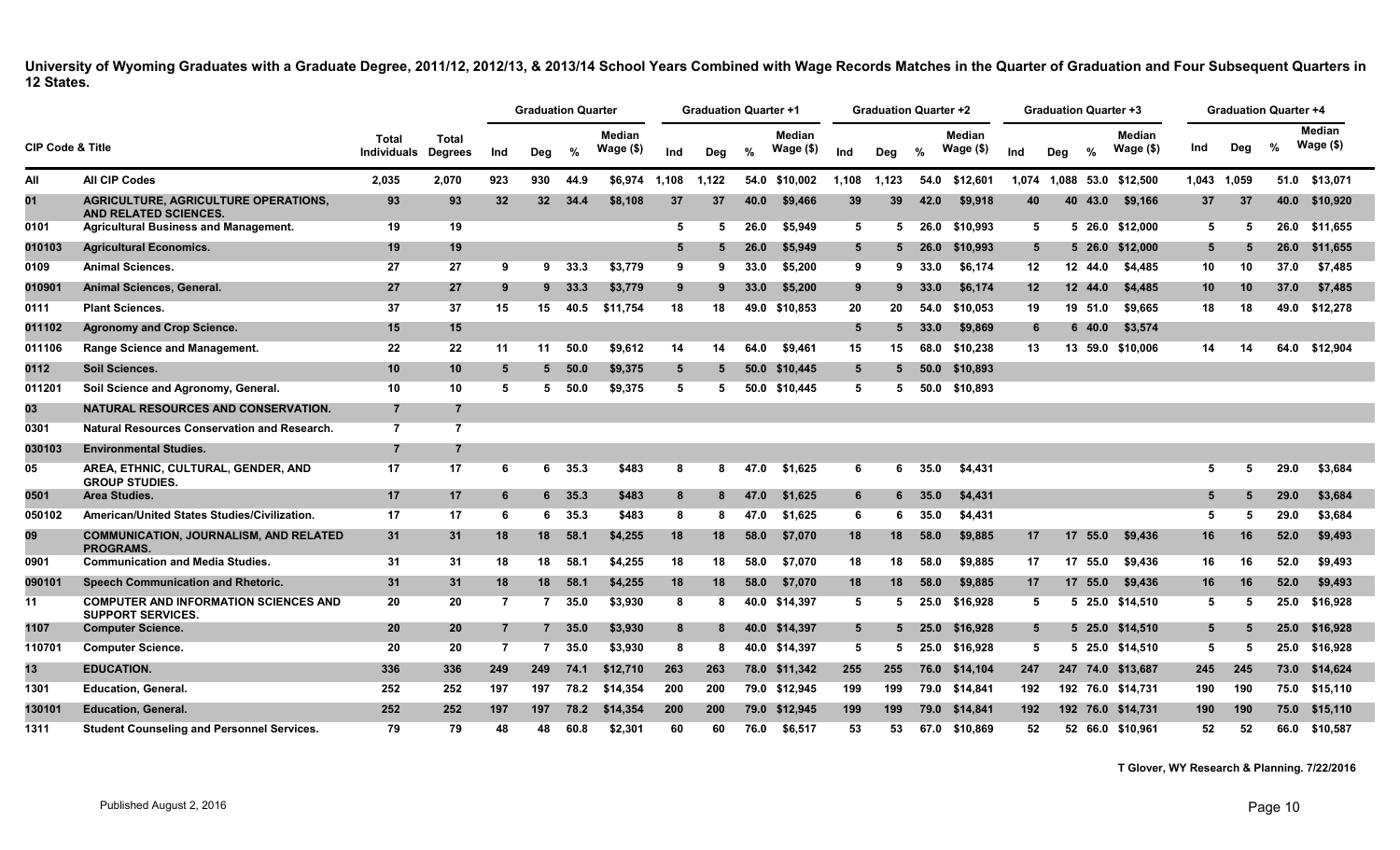|                             |                                                                                   |                                            |                |     | <b>Graduation Quarter</b> |               |                            |                | <b>Graduation Quarter +1</b> |               |                            |                | <b>Graduation Quarter +2</b> |               |                             |         |                |            | <b>Graduation Quarter +3</b> |                | <b>Graduation Quarter +4</b> |               |                            |
|-----------------------------|-----------------------------------------------------------------------------------|--------------------------------------------|----------------|-----|---------------------------|---------------|----------------------------|----------------|------------------------------|---------------|----------------------------|----------------|------------------------------|---------------|-----------------------------|---------|----------------|------------|------------------------------|----------------|------------------------------|---------------|----------------------------|
| <b>CIP Code &amp; Title</b> |                                                                                   | <b>Total</b><br><b>Individuals Degrees</b> | <b>Total</b>   | Ind | Deg                       | %             | <b>Median</b><br>Wage (\$) | Ind            | Deg                          | $\frac{0}{0}$ | <b>Median</b><br>Wage (\$) | Ind            | Deg                          | $\frac{0}{0}$ | <b>Median</b><br>Wage $($)$ | Ind     | Deg            | %          | <b>Median</b><br>Wage (\$)   | Ind            | Dea                          | $\frac{9}{6}$ | <b>Median</b><br>Wage (\$) |
| 131101                      | <b>Counselor Education/School Counseling and</b><br><b>Guidance Services.</b>     | 79                                         | 79             | 48  | 48                        | 60.8          | \$2,301                    | 60             | 60                           | 76.0          | \$6.517                    | 53             | 53                           | 67.0          | \$10.869                    | 52      |                |            | 52 66.0 \$10.961             | 52             | 52                           |               | 66.0 \$10.587              |
| 1313                        | <b>Teacher Education and Professional</b><br>Development, Specific Subject Areas. | 5                                          | 5              |     |                           |               |                            |                |                              |               |                            |                |                              |               |                             |         |                |            |                              |                |                              |               |                            |
| 131312                      | <b>Music Teacher Education.</b>                                                   | -5                                         | 5              |     |                           |               |                            |                |                              |               |                            |                |                              |               |                             |         |                |            |                              |                |                              |               |                            |
| 14                          | <b>ENGINEERING.</b>                                                               | 194                                        | 197            | 62  | 62                        | 31.5          | \$5.259                    | 77             | 78                           |               | 40.0 \$12.841              | 77             | 78                           | 40.0          | \$14.127                    | 78      |                |            | 79 40.0 \$13.938             | 76             | 77                           | 39.0          | \$15,003                   |
| 1407                        | <b>Chemical Engineering.</b>                                                      | 25                                         | 25             |     |                           |               |                            | 6              | 6                            | 24.0          | \$19,962                   | $\overline{7}$ |                              | 28.0          | \$19,119                    |         | 8              |            | 8 32.0 \$15,767              | 8              |                              | 32.0          | \$19,839                   |
| 140701                      | <b>Chemical Engineering.</b>                                                      | 25                                         | 25             |     |                           |               |                            | 6              | 6                            |               | 24.0 \$19,962              | $\overline{7}$ |                              | 28.0          | \$19,119                    |         | 8              |            | 8 32.0 \$15,767              | 8              |                              | 32.0          | \$19,839                   |
| 1408                        | <b>Civil Engineering.</b>                                                         | 45                                         | 47             | 21  | 21                        | 44.7          | \$4,231                    | 28             | 28                           |               | 60.0 \$11,291              | 26             | 26                           | 55.0          | \$13,245                    | 25      |                |            | 25 53.0 \$13,311             | 24             | 24                           | 51.0          | \$13,342                   |
| 140801                      | <b>Civil Engineering, General.</b>                                                | 45                                         | 47             | 21  | 21                        | 44.7          | \$4,231                    | 28             | 28                           |               | 60.0 \$11.291              | 26             | 26                           |               | 55.0 \$13,245               | 25      |                |            | 25 53.0 \$13.311             | 24             | 24                           |               | 51.0 \$13,342              |
| 1410                        | <b>Electrical, Electronics and Communications</b><br>Engineering.                 | 41                                         | 41             | -9  |                           | $9$ 22.0      | \$5,696                    | 9              | 9                            |               | 22.0 \$16,441              | 12             | 12 <sup>12</sup>             | 29.0          | \$15.894                    | $12 \,$ |                |            | 12 29.0 \$13.286             | 10             | <b>10</b>                    |               | 24.0 \$14.908              |
| 141001                      | <b>Electrical and Electronics Engineering</b>                                     | 41                                         | 41             | -9  | 9                         | 22.0          | \$5,696                    | 9              | 9                            |               | 22.0 \$16,441              | 12             | 12 <sup>12</sup>             | 29.0          | \$15,894                    | 12      |                |            | 12 29.0 \$13,286             | 10             | 10                           |               | 24.0 \$14,908              |
| 1414                        | Environmental/Environmental Health Engineering.                                   | 8                                          | 8              |     |                           |               |                            |                |                              |               |                            |                |                              |               |                             |         |                |            |                              | 5              | 5                            | 63.0          | \$14,120                   |
| 141401                      | Environmental/Environmental Health Engineering.                                   | 8                                          | 8              |     |                           |               |                            |                |                              |               |                            |                |                              |               |                             |         |                |            |                              | -5             | 5                            |               | 63.0 \$14,120              |
| 1419                        | <b>Mechanical Engineering.</b>                                                    | 43                                         | 43             | 13  | 13 <sup>7</sup>           | 30.2          | \$13.510                   | 19             | 19                           | 44.0          | \$14,489                   | 18             | 18                           | 42.0          | \$17.239                    | 19      |                |            | 19 44.0 \$15.174             | 19             | 19                           |               | 44.0 \$17,628              |
| 141901                      | <b>Mechanical Engineering.</b>                                                    | 43                                         | 43             | 13  | 13                        | 30.2          | \$13,510                   | 19             | 19                           |               | 44.0 \$14,489              | 18             | 18                           | 42.0          | \$17.239                    | 19      |                |            | 19 44.0 \$15.174             | 19             | 19                           | 44.0          | \$17.628                   |
| 1425                        | Petroleum Engineering.                                                            | 32                                         | 32             | 12  |                           | 12 37.5       | \$10,859                   | 13             | 13                           |               | 41.0 \$17,730              | 11             | 11                           | 34.0          | \$23,461                    | 11      |                |            | 11 34.0 \$23,461             | 11             | 11                           | 34.0          | \$23,461                   |
| 142501                      | Petroleum Engineering.                                                            | 32                                         | 32             | 12  | 12                        | 37.5          | \$10,859                   | 13             | 13                           |               | 41.0 \$17,730              | 11             | 11                           | 34.0          | \$23,461                    | 11      |                | 11 34.0    | \$23,461                     | 11             | 11                           | 34.0          | \$23,461                   |
| 16                          | FOREIGN LANGUAGES, LITERATURES, AND<br><b>LINGUISTICS.</b>                        | 21                                         | 21             | -7  | $7^{\circ}$               | 33.3          | \$4,537                    | 8              | 8                            | 38.0          | \$6,631                    | 9              | 9                            | 43.0          | \$7,126                     |         | 9              | 9,43.0     | \$9,235                      | 9              | 9                            | 43.0          | \$7,853                    |
| 1609                        | Romance Languages, Literatures, and Linguistics.                                  | 19                                         | 19             | - 6 |                           | 6 31.6        | \$4,902                    | $\overline{7}$ | 7                            | 37.0          | \$8.584                    | 8              | 8                            | 42.0          | \$7.619                     |         | 8              | 842.0      | \$8.159                      | 8              | 8                            | 42.0          | \$6.926                    |
| 160905                      | Spanish Language and Literature.                                                  | 16                                         | 16             | 5   |                           | $5\quad 31.3$ | \$4,537                    | 6              | 6                            | 38.0          | \$5,292                    | $\overline{7}$ |                              | 44.0          | \$6,000                     |         | $\overline{7}$ | 44.0       | \$7,084                      | $\overline{7}$ |                              | 44.0          | \$6,000                    |
| 19                          | <b>FAMILY AND CONSUMER SCIENCES/HUMAN</b><br><b>SCIENCES.</b>                     | 8                                          | 8              |     |                           |               |                            |                |                              |               |                            | 6              | 6                            | 75.0          | \$6,451                     |         | 5              | 63.0<br>5. | \$6,564                      | 5              | 5                            | 63.0          | \$10,680                   |
| 1901                        | Family and Consumer Sciences/Human Sciences,<br>General.                          | $5\phantom{1}$                             | 5 <sup>5</sup> |     |                           |               |                            |                |                              |               |                            |                |                              |               |                             |         |                |            |                              |                |                              |               |                            |
| 190101                      | Family and Consumer Sciences/Human Sciences,<br>General.                          | 5                                          | 5              |     |                           |               |                            |                |                              |               |                            |                |                              |               |                             |         |                |            |                              |                |                              |               |                            |
| 22                          | <b>LEGAL PROFESSIONS AND STUDIES.</b>                                             | 224                                        | 224            | 50  | 50                        | 22.3          | \$1,086                    | 112            | 112                          | 50.0          | \$4.704                    | 122            | 122                          | 55.0          | \$12.215                    | 119     |                | 119        | 53.0 \$12.500                | 127            | 127                          | 57.0          | \$12,839                   |
| 2201                        | Law.                                                                              | 224                                        | 224            | 50  | 50                        | 22.3          | \$1.086                    | 112            | 112                          | 50.0          | \$4,704                    | 122            | 122                          | 55.0          | \$12,215                    | 119     |                |            | 119 53.0 \$12,500            | 127            | 127                          |               | 57.0 \$12,839              |
| 220101                      | Law.                                                                              | 224                                        | 224            | 50  | 50                        | 22.3          | \$1,086                    | 112            | 112                          | 50.0          | \$4,704                    | 122            | 122                          | 55.0          | \$12,215                    | 119     |                |            | 119 53.0 \$12,500            | 127            | 127                          | 57.0          | \$12,839                   |
| 23                          | <b>ENGLISH LANGUAGE AND</b><br><b>LITERATURE/LETTERS.</b>                         | 63                                         | 63             | 26  | 26                        | 41.3          | \$2,125                    | 32             | 32                           | 51.0          | \$5,143                    | 34             | 34                           | 54.0          | \$6,573                     | 32      |                | 32 51.0    | \$5,580                      | 29             | 29                           | 46.0          | \$7,219                    |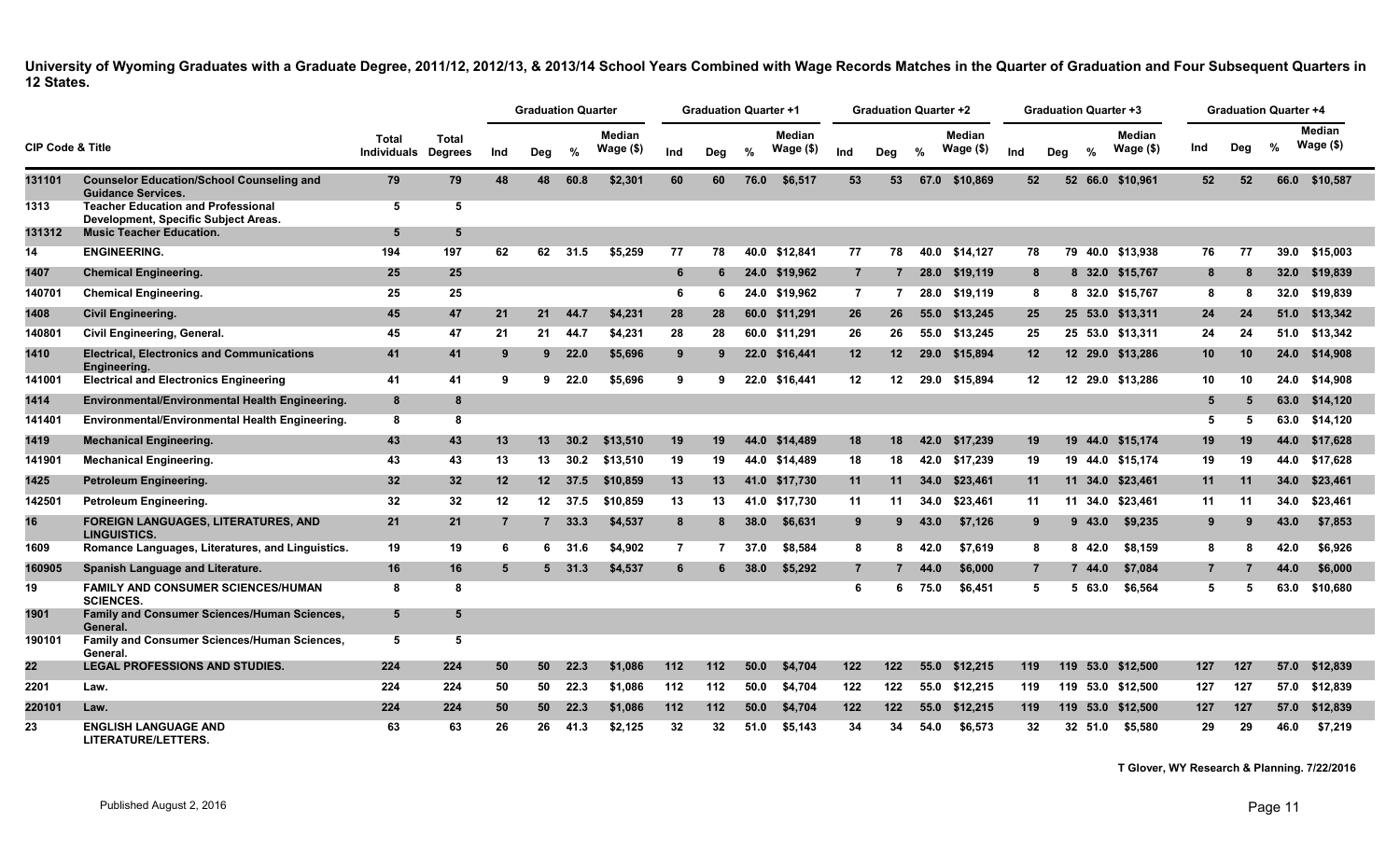|                             |                                                                   |                             |                                |                | <b>Graduation Quarter</b> |               |                            |                 | <b>Graduation Quarter +1</b> |      |                            |                 | Graduation Quarter +2 |               |                     |                 | Graduation Quarter +3 |               |                            |     | <b>Graduation Quarter +4</b> |      |                            |
|-----------------------------|-------------------------------------------------------------------|-----------------------------|--------------------------------|----------------|---------------------------|---------------|----------------------------|-----------------|------------------------------|------|----------------------------|-----------------|-----------------------|---------------|---------------------|-----------------|-----------------------|---------------|----------------------------|-----|------------------------------|------|----------------------------|
| <b>CIP Code &amp; Title</b> |                                                                   | <b>Total</b><br>Individuals | <b>Total</b><br><b>Degrees</b> | Ind            | Deg                       | $\%$          | <b>Median</b><br>Wage (\$) | Ind             | Deg                          | $\%$ | <b>Median</b><br>Wage (\$) | Ind             | Deg                   | $\%$          | Median<br>Wage (\$) | Ind             | Deg                   | $\frac{9}{6}$ | <b>Median</b><br>Wage (\$) | Ind | Deg                          | %    | <b>Median</b><br>Wage (\$) |
| 2301                        | English Language and Literature, General.                         | 31                          | 31                             | 19             | 19                        | 61.3          | \$2,360                    | 20              | 20                           | 65.0 | \$5,997                    | 20              | 20                    | 65.0          | \$9,308             | 20              |                       | 20 65.0       | \$8,183                    | 21  | 21                           | 68.0 | \$8,157                    |
| 230101                      | English Language and Literature, General.                         | 31                          | 31                             | 19             | 19                        | 61.3          | \$2,360                    | 20              | 20                           | 65.0 | \$5.997                    | 20              | 20                    | 65.0          | \$9.308             | 20              |                       | 20 65.0       | \$8,183                    | 21  | 21                           | 68.0 | \$8,157                    |
| 2313                        | <b>Rhetoric and Composition/Writing Studies.</b>                  | 32                          | 32 <sub>2</sub>                | $\overline{7}$ |                           | 721.9         | \$2,106                    | 12              | 12                           | 38.0 | \$2.777                    | 14              | 14                    | 44.0          | \$4.053             | 12 <sub>2</sub> |                       | 12 38.0       | \$3,923                    | 8   | 8                            | 25.0 | \$4,137                    |
| 231302                      | <b>Creative Writing.</b>                                          | 32                          | 32                             | $\overline{7}$ | $\overline{7}$            | 21.9          | \$2,106                    | 12              | 12                           | 38.0 | \$2,777                    | 14              | 14                    | 44.0          | \$4,053             | 12              |                       | 12 38.0       | \$3,923                    | 8   | 8                            | 25.0 | \$4,137                    |
| 26                          | <b>BIOLOGICAL AND BIOMEDICAL SCIENCES.</b>                        | 109                         | 109                            | 28             | 28                        | 25.7          | \$2,505                    | 37              | 37                           | 34.0 | \$6,553                    | 43              | 43                    | 39.0          | \$6,957             | 40              |                       | 40 37.0       | \$7,779                    | 36  | 36                           | 33.0 | \$7,013                    |
| 2602                        | Biochemistry, Biophysics and Molecular Biology.                   | 16                          | 16                             |                |                           |               |                            |                 |                              |      |                            |                 |                       |               |                     |                 |                       |               |                            |     |                              |      |                            |
| 260204                      | <b>Molecular Biology.</b>                                         | 16                          | 16                             |                |                           |               |                            |                 |                              |      |                            |                 |                       |               |                     |                 |                       |               |                            |     |                              |      |                            |
| 2603                        | <b>Botany/Plant Biology.</b>                                      | 10                          | 10                             |                |                           |               |                            |                 |                              |      |                            |                 |                       |               |                     |                 |                       |               |                            |     |                              |      |                            |
| 260301                      | <b>Botany/Plant Biology.</b>                                      | 10                          | 10                             |                |                           |               |                            |                 |                              |      |                            |                 |                       |               |                     |                 |                       |               |                            |     |                              |      |                            |
| 2604                        | <b>Cell/Cellular Biology and Anatomical Sciences.</b>             | 15                          | 15                             |                |                           |               |                            | 5               | 5                            | 33.0 | \$4,250                    | 6               | 6                     | 40.0          | \$5,076             | 5               | 5                     | 33.0          | \$8,500                    | 5   | 5                            | 33.0 | \$8,500                    |
| 260406                      | <b>Cell/Cellular and Molecular Biology.</b>                       | 15                          | 15                             |                |                           |               |                            | $5\overline{5}$ |                              | 33.0 | \$4,250                    | 6               | 6                     | 40.0          | \$5,076             | $5\overline{)}$ |                       | 5, 33.0       | \$8,500                    | 5   | 5                            | 33.0 | \$8,500                    |
| 2607                        | Zoology/Animal Biology.                                           | 33                          | 33                             | 10             | 10                        | 30.3          | \$1,838                    | 13              | 13                           | 39.0 | \$5,599                    | 17              | 17                    | 52.0          | \$5.481             | 16              |                       | 16 49.0       | \$6.785                    | 15  | 15                           | 46.0 | \$4.656                    |
| 260701                      | Zoology/Animal Biology.                                           | 29                          | 29                             | 9              |                           | 9, 31.0       | \$1,124                    | 12              | 12                           | 41.0 | \$5,300                    | 16              | 16                    | 55.0          | \$4,937             | 14              | 14                    | 48.0          | \$6,921                    | 13  | 13                           | 45.0 | \$4,656                    |
| 2613                        | Ecology, Evolution, Systematics, and Population<br>Biology.       | 21                          | 21                             | 6              |                           | $6\quad 28.6$ | \$3,844                    | 6               | 6                            | 29.0 | \$8,527                    | 6               | 6                     | 29.0          | \$10,875            | 6               |                       |               | 6 29.0 \$10,275            | 5   | 5                            | 24.0 | \$11,250                   |
| 261301                      | Ecology.                                                          | 21                          | 21                             |                |                           | $6$ 28.6      | \$3,844                    | 6               |                              | 29.0 | \$8,527                    | 6               |                       | $6\quad 29.0$ | \$10,875            | 6               |                       |               | 6 29.0 \$10,275            | 5.  |                              |      | 24.0 \$11,250              |
| 2615                        | <b>Neurobiology and Neurosciences.</b>                            | 8                           | 8                              |                |                           |               |                            |                 |                              |      |                            |                 |                       |               |                     |                 |                       |               |                            |     |                              |      |                            |
| 261501                      | Neuroscience.                                                     | -8                          | 8                              |                |                           |               |                            |                 |                              |      |                            |                 |                       |               |                     |                 |                       |               |                            |     |                              |      |                            |
| 27                          | <b>MATHEMATICS AND STATISTICS.</b>                                | 49                          | 52                             | 13             | 13                        | 25.0          | \$8.579                    | 19              | 19                           |      | 37.0 \$12,000              | 18              | 18                    | 35.0          | \$12.962            | 16              |                       |               | 16 31.0 \$14.198           | 15  | 15                           |      | 29.0 \$14,806              |
| 2701                        | <b>Mathematics.</b>                                               | 32                          | 34                             | 9              |                           | $9$ 26.5      | \$3,932                    | 13              | 13                           |      | 38.0 \$11,390              | 12 <sub>2</sub> | 12 <sub>2</sub>       | 35.0          | \$12,555            | 11              |                       |               | 11 32.0 \$13,000           | 10  | 10                           |      | 29.0 \$15,084              |
| 27010٬                      | <b>Mathematics, General.</b>                                      | 32                          | 34                             | 9              | 9                         | 26.5          | \$3,932                    | 13              | 13                           |      | 38.0 \$11,390              | 12              | 12                    | 35.0          | \$12,555            | 11              |                       |               | 11 32.0 \$13,000           | 10  | 10                           |      | 29.0 \$15,084              |
| 2705                        | <b>Statistics.</b>                                                | 18                          | 18                             |                |                           |               |                            | 6               |                              |      | 33.0 \$14,021              | 6               | 6                     |               | 33.0 \$13,772       | 5               |                       |               | 5 28.0 \$14,780            | 5   | 5                            |      | 28.0 \$13,477              |
| 270501                      | <b>Statistics, General.</b>                                       | 18                          | 18                             |                |                           |               |                            | 6               | 6                            |      | 33.0 \$14,021              | 6               | 6                     | 33.0          | \$13,772            | 5               |                       |               | 5 28.0 \$14,780            | 5   | 5                            |      | 28.0 \$13,477              |
| 30                          | <b>MULTI/INTERDISCIPLINARY STUDIES.</b>                           | 77                          | 77                             | 50             | 50                        | 64.9          | \$10,063                   | 52              | 52                           | 68.0 | \$9,041                    | 47              | 47                    | 61.0          | \$13.618            | 46              |                       |               | 46 60.0 \$12,403           | 42  | 42                           |      | 55.0 \$15,065              |
| 3018                        | <b>Natural Sciences.</b>                                          | 51                          | 51                             | 43             | 43                        | 84.3          | \$14,500                   | 42              | 42                           |      | 82.0 \$12,775              | 41              | 41                    | 80.0          | \$14,599            | 40              |                       |               | 40 78.0 \$13,441           | 38  | 38                           |      | 75.0 \$15,507              |
| 301801                      | <b>Natural Sciences.</b>                                          | 51                          | 51                             | 43             | 43                        | 84.3          | \$14,500                   | 42              | 42                           |      | 82.0 \$12,775              | 41              | 41                    | 80.0          | \$14,599            | 40              |                       | 40 78.0       | \$13,441                   | 38  | 38                           |      | 75.0 \$15,507              |
| 3020                        | International/Global Studies.                                     | 26                          | 26                             |                |                           |               |                            | 10              | 10                           | 39.0 | \$1,432                    | 6               | 6                     | 23.0          | \$6,876             | 6               | 6                     | 23.0          | \$4,997                    |     |                              |      |                            |
| 302001                      | <b>International/Global Studies.</b>                              | 26                          | 26                             |                |                           |               |                            | 10              | 10                           | 39.0 | \$1,432                    | 6               | 6                     | 23.0          | \$6,876             | 6               |                       | 623.0         | \$4,997                    |     |                              |      |                            |
| 31                          | <b>PARKS, RECREATION, LEISURE, AND FITNESS</b><br><b>STUDIES.</b> | 33                          | 33                             | 13             | 13                        | 39.4          | \$5,700                    | 16              | 16                           | 49.0 | \$8,452                    | 15              | 15                    | 46.0          | \$8,931             | 15              |                       | 15 46.0       | \$8,001                    | 13  | 13                           |      | 39.0 \$13,256              |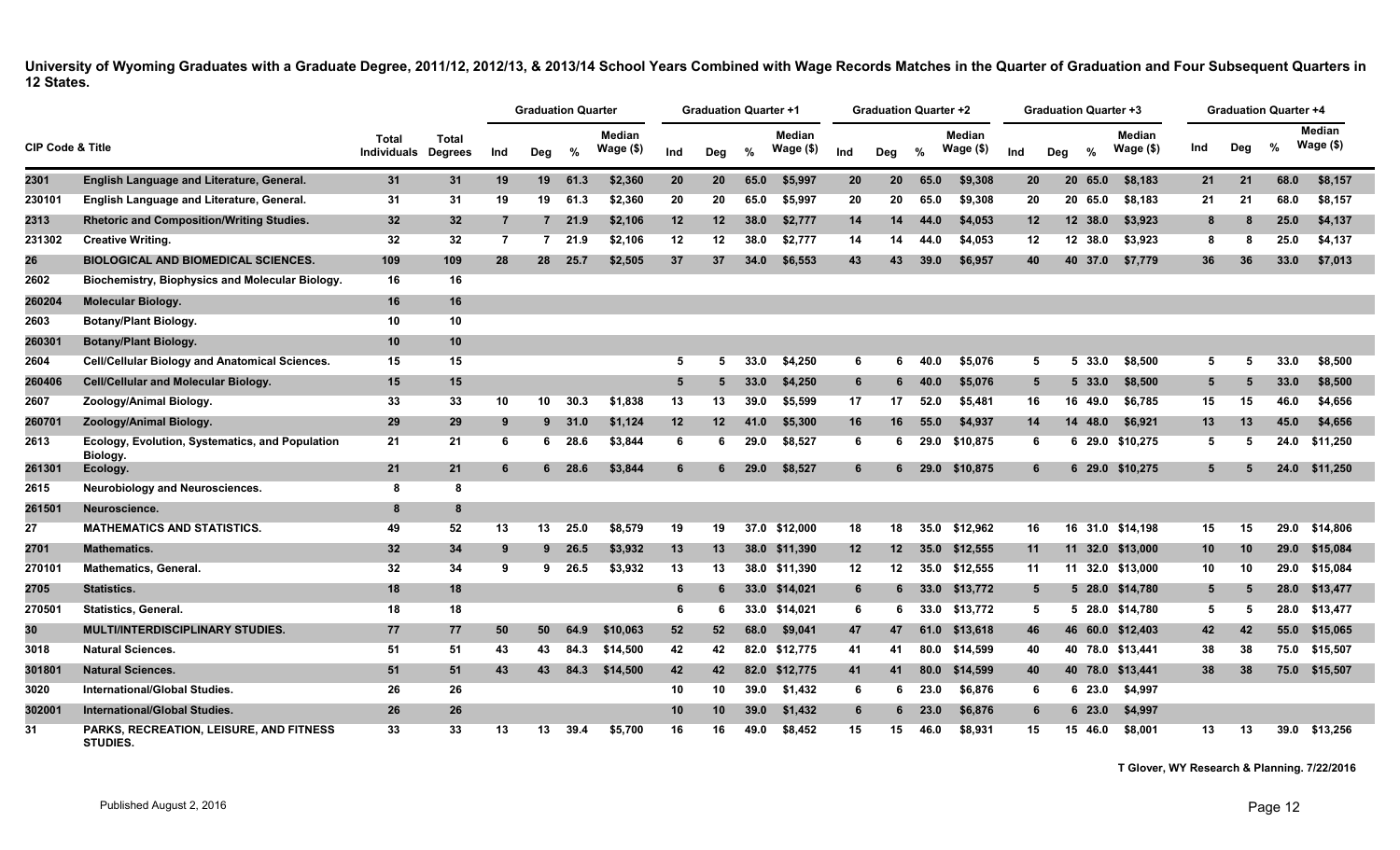|                             |                                                                 |                             |                                |     | <b>Graduation Quarter</b> |         |                            |                | <b>Graduation Quarter +1</b> |      |                            |                 | <b>Graduation Quarter +2</b> |      |                            |                | <b>Graduation Quarter +3</b> |                            |                | <b>Graduation Quarter +4</b> |      |                            |
|-----------------------------|-----------------------------------------------------------------|-----------------------------|--------------------------------|-----|---------------------------|---------|----------------------------|----------------|------------------------------|------|----------------------------|-----------------|------------------------------|------|----------------------------|----------------|------------------------------|----------------------------|----------------|------------------------------|------|----------------------------|
| <b>CIP Code &amp; Title</b> |                                                                 | Total<br><b>Individuals</b> | <b>Total</b><br><b>Degrees</b> | Ind | Deg                       | %       | <b>Median</b><br>Wage (\$) | Ind            | Deg                          | %    | <b>Median</b><br>Wage (\$) | Ind             | Deg                          | %    | <b>Median</b><br>Wage (\$) | Ind            | $\frac{9}{6}$<br>Dea         | <b>Median</b><br>Wage (\$) | Ind            | Deg                          | $\%$ | <b>Median</b><br>Wage (\$) |
| 3105                        | <b>Health and Physical Education/Fitness.</b>                   | 33                          | 33                             | 13  | 13                        | 39.4    | \$5,700                    | 16             | 16                           | 49.0 | \$8,452                    | 15              | 15                           | 46.0 | \$8,931                    | 15             | 15                           | \$8,001<br>46.0            | 13             | 13                           | 39.0 | \$13,256                   |
| 310505                      | Kinesiology and Exercise Science.                               | 33                          | 33                             | 13  | 13                        | 39.4    | \$5,700                    | 16             | 16                           | 49.0 | \$8,452                    | 15              | 15                           | 46.0 | \$8,931                    | 15             | 15 46.0                      | \$8.001                    | 13             | 13                           | 39.0 | \$13,256                   |
| 38                          | PHILOSOPHY AND RELIGIOUS STUDIES.                               | 8                           | 8                              |     |                           |         |                            |                |                              |      |                            |                 |                              |      |                            |                |                              |                            |                |                              |      |                            |
| 3801                        | Philosophy.                                                     | -8                          | 8                              |     |                           |         |                            |                |                              |      |                            |                 |                              |      |                            |                |                              |                            |                |                              |      |                            |
| 380101                      | Philosophy.                                                     | 8                           | 8                              |     |                           |         |                            |                |                              |      |                            |                 |                              |      |                            |                |                              |                            |                |                              |      |                            |
| 40                          | PHYSICAL SCIENCES.                                              | 110                         | 111                            | 30  | 30                        | 27.0    | \$5,001                    | 37             | 37                           |      | 33.0 \$10,500              | 32              | 32                           | 29.0 | \$11.551                   | 31             | 31                           | 28.0 \$12.024              | 29             | 29                           | 26.0 | \$12,265                   |
| 4004                        | Atmospheric Sciences and Meteorology.                           | 20                          | 20                             |     |                           |         |                            |                |                              |      |                            | 6               | 6                            | 30.0 | \$8,303                    | 6              |                              | 6 30.0 \$10,251            | 5              | 5                            | 25.0 | \$9,547                    |
| 400401                      | Atmospheric Sciences and Meteorology, General.                  | 20                          | 20                             |     |                           |         |                            |                |                              |      |                            | 6               | 6                            | 30.0 | \$8,303                    | 6              |                              | 6 30.0 \$10,251            | 5              | 5                            | 25.0 | \$9,547                    |
| 4005                        | <b>Chemistry.</b>                                               | 24                          | 24                             | 5   | 5                         | 20.8    | \$9,207                    | 9              | 9                            |      | 38.0 \$13,810              | 8               | 8                            | 33.0 | \$15,659                   | 8              |                              | 8 33.0 \$13,385            | $7^{\circ}$    |                              | 29.0 | \$15,519                   |
| 400501                      | Chemistry, General.                                             | 24                          | 24                             | 5   | 5                         | 20.8    | \$9,207                    | 9              | -9                           |      | 38.0 \$13,810              | 8               | 8                            |      | 33.0 \$15,659              | 8              |                              | 8 33.0 \$13,385            | $\overline{7}$ | -7                           | 29.0 | \$15.519                   |
| 4006                        | <b>Geological and Earth Sciences/Geosciences.</b>               | 43                          | 43                             | 15  | 15 <sup>1</sup>           | 34.9    | \$11,569                   | 15             | 15                           |      | 35.0 \$15,093              | 16              | 16                           | 37.0 | \$14,608                   | 15             |                              | 15 35.0 \$16,250           | 14             | 14                           | 33.0 | \$17,690                   |
| 400601                      | Geology/Earth Science, General.                                 | 30                          | 30                             | 12  | 12 <sup>12</sup>          | 40.0    | \$9.027                    | 11             | 11                           |      | 37.0 \$15,093              | 12              | 12                           | 40.0 | \$13,889                   | 11             |                              | 11 37.0 \$12.150           | 10             | 10                           | 33.0 | \$16,510                   |
| 400603                      | Geophysics and Seismology.                                      | 13                          | 13                             |     |                           |         |                            |                |                              |      |                            |                 |                              |      |                            |                |                              |                            |                |                              |      |                            |
| 4008                        | Physics.                                                        | 23                          | 24                             |     |                           |         |                            |                |                              |      |                            |                 |                              |      |                            |                |                              |                            |                |                              |      |                            |
| 400801                      | Physics, General.                                               | 23                          | 24                             |     |                           |         |                            |                |                              |      |                            |                 |                              |      |                            |                |                              |                            |                |                              |      |                            |
| 42                          | PSYCHOLOGY.                                                     | 30                          | 31                             | -8  | 8                         | 25.8    | \$3,016                    | 9              | 9                            | 29.0 | \$8,769                    | 10              | 10                           | 32.0 | \$5,918                    | 12             | 12 39.0                      | \$8,103                    | 9              | 9                            | 29.0 | \$10,625                   |
| 4201                        | Psychology, General.                                            | 30                          | 31                             | 8   |                           | 8 25.8  | \$3,016                    | 9              | 9                            | 29.0 | \$8,769                    | 10 <sub>1</sub> | 10                           | 32.0 | \$5,918                    | 12             | 12 39.0                      | \$8,103                    | 9              | -9                           | 29.0 | \$10,625                   |
| 420101                      | Psychology, General.                                            | 30                          | 31                             | -8  | 8                         | 25.8    | \$3,016                    | 9              | 9                            | 29.0 | \$8,769                    | 10              | 10                           | 32.0 | \$5,918                    | 12             | 12 39.0                      | \$8,103                    | 9              | 9                            | 29.0 | \$10,625                   |
| 44                          | PUBLIC ADMINISTRATION AND SOCIAL SERVICE<br><b>PROFESSIONS.</b> | 121                         | 121                            | 84  | 84                        | 69.4    | \$7,615                    | 91             | 91                           | 75.0 | \$8,950                    | 93              | 93                           | 77.0 | \$10,396                   | 91             |                              | 91 75.0 \$10,422           | 92             | 92                           | 76.0 | \$11,103                   |
| 4404                        | <b>Public Administration.</b>                                   | 62                          | 62                             | 39  | 39                        | 62.9    | \$8,181                    | 41             | 41                           | 66.0 | \$8,250                    | 41              | 41                           | 66.0 | \$10,221                   | 41             | 41 66.0                      | \$9,945                    | 45             | 45                           | 73.0 | \$10,177                   |
| 440401                      | <b>Public Administration.</b>                                   | 62                          | 62                             | 39  | 39 <sup>°</sup>           | 62.9    | \$8,181                    | 41             | 41                           | 66.0 | \$8,250                    | 41              | 41                           | 66.0 | \$10,221                   | 41             | 41 66.0                      | \$9,945                    | 45             | 45                           | 73.0 | \$10,177                   |
| 4407                        | <b>Social Work.</b>                                             | 59                          | 59                             | 45  | 45                        | 76.3    | \$6,734                    | 50             | 50                           | 85.0 | \$9,247                    | 52              | 52                           | 88.0 | \$10,559                   | 50             |                              | 50 85.0 \$10,945           | 47             | 47                           | 80.0 | \$11,220                   |
| 440701                      | <b>Social Work.</b>                                             | 59                          | 59                             | 45  |                           | 45 76.3 | \$6,734                    | 50             | 50                           | 85.0 | \$9,247                    | 52              | 52                           | 88.0 | \$10,559                   | 50             |                              | 50 85.0 \$10,945           | 47             | 47                           | 80.0 | \$11,220                   |
| 45                          | <b>SOCIAL SCIENCES.</b>                                         | 47                          | 47                             | 22  | 22                        | 46.8    | \$2,271                    | 22             | 22                           | 47.0 | \$5,548                    | 20              | 20                           | 43.0 | \$6,927                    | 18             | 18 38.0                      | \$9,073                    | 16             | 16                           | 34.0 | \$9,220                    |
| 4502                        | Anthropology.                                                   | 17                          | 17                             | -8  |                           | 8, 47.1 | \$2,546                    | $\overline{7}$ |                              | 41.0 | \$6,416                    | $6\phantom{1}$  | 6                            | 35.0 | \$7,434                    | $6\phantom{1}$ | 6 35.0                       | \$9,073                    | 8              | 8                            | 47.0 | \$7,609                    |
| 450201                      | Anthropology.                                                   | 17                          | 17                             | -8  | 8                         | 47.1    | \$2,546                    | $\overline{7}$ | $\overline{7}$               | 41.0 | \$6,416                    | 6               | -6                           | 35.0 | \$7.434                    | 6              | 6 35.0                       | \$9,073                    | 8              | 8                            | 47.0 | \$7.609                    |
| 4507                        | Geography and Cartography.                                      | 18                          | 18                             | -9  | 9                         | 50.0    | \$2,721                    | 10             | 10                           | 56.0 | \$4,610                    | 8               |                              | 44.0 | \$5,443                    | 9              | 9 50.0                       | \$3,562                    | 6              |                              | 33.0 | \$8,600                    |
| 450701                      | Geography.                                                      | 18                          | 18                             | 9   | 9                         | 50.0    | \$2,721                    | 10             | 10                           | 56.0 | \$4,610                    | 8               | 8                            | 44.0 | \$5.443                    | 9              | $9\,50.0$                    | \$3,562                    | 6              | 6                            | 33.0 | \$8,600                    |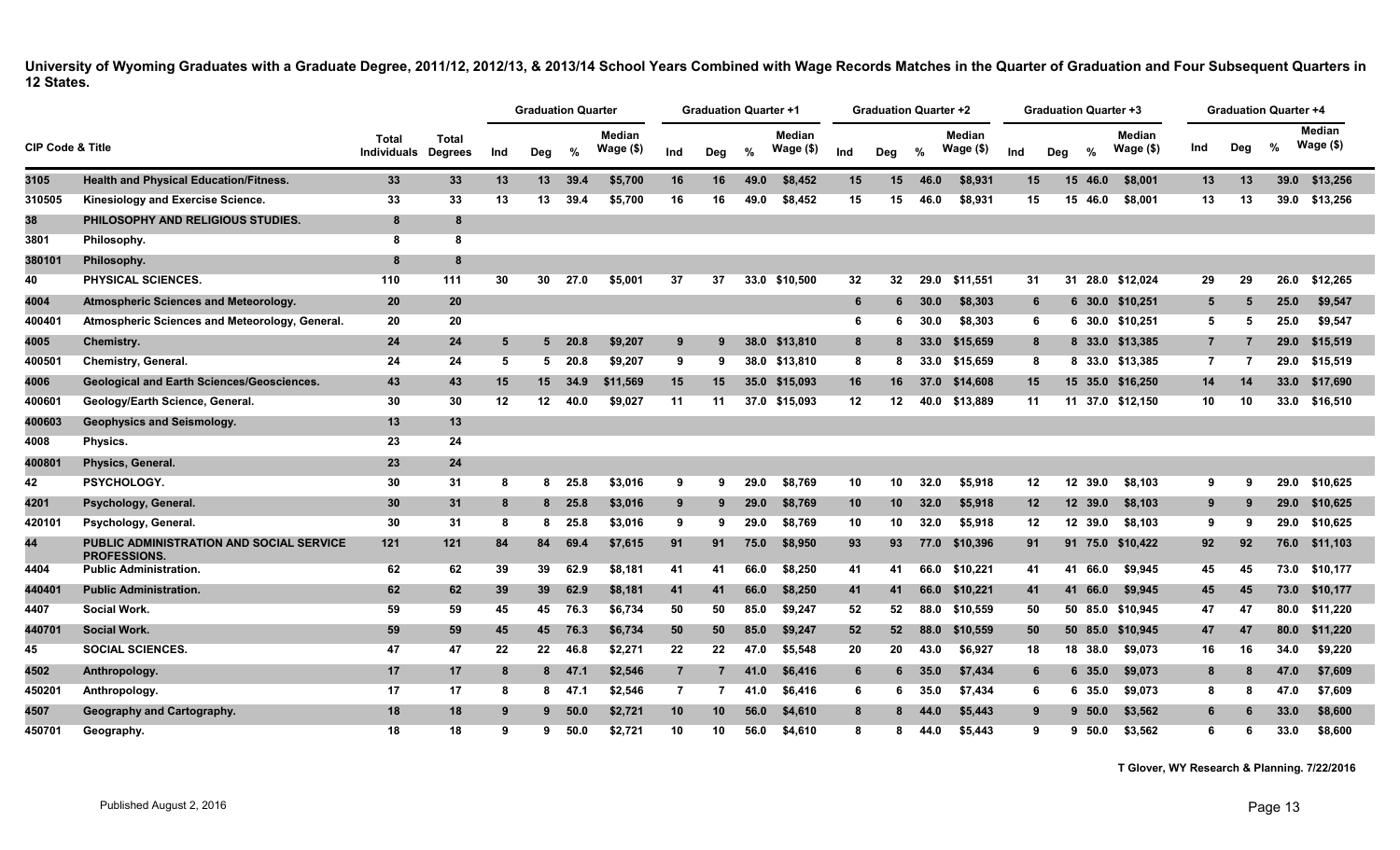|                             |                                                                                              |                      |                                |         | <b>Graduation Quarter</b> |               |                            |     | <b>Graduation Quarter +1</b> |      |                            |                | <b>Graduation Quarter +2</b> |      |                            |                |     |                        | <b>Graduation Quarter +3</b> |     | <b>Graduation Quarter +4</b> |      |                      |  |
|-----------------------------|----------------------------------------------------------------------------------------------|----------------------|--------------------------------|---------|---------------------------|---------------|----------------------------|-----|------------------------------|------|----------------------------|----------------|------------------------------|------|----------------------------|----------------|-----|------------------------|------------------------------|-----|------------------------------|------|----------------------|--|
| <b>CIP Code &amp; Title</b> |                                                                                              | Total<br>Individuals | <b>Total</b><br><b>Degrees</b> | Ind     | Deg                       | %             | <b>Median</b><br>Wage (\$) | Ind | Deg                          | %    | <b>Median</b><br>Wage (\$) | Ind            | Deg                          | $\%$ | <b>Median</b><br>Wage (\$) | Ind            | Deg | $\%$                   | <b>Median</b><br>Wage (\$)   | Ind | Deg                          | %    | Median<br>Wage $($)$ |  |
| 4510                        | <b>Political Science and Government.</b>                                                     | 5                    | 5                              |         |                           |               |                            |     |                              |      |                            |                |                              |      |                            |                |     |                        |                              |     |                              |      |                      |  |
| 451001                      | <b>Political Science and Government, General.</b>                                            | 5                    | 5                              |         |                           |               |                            |     |                              |      |                            |                |                              |      |                            |                |     |                        |                              |     |                              |      |                      |  |
| 4511                        | Sociology.                                                                                   | $\overline{7}$       | $\overline{7}$                 |         |                           |               |                            |     |                              |      |                            |                |                              |      |                            |                |     |                        |                              |     |                              |      |                      |  |
| 451101                      | Sociology.                                                                                   | $\overline{7}$       | $\overline{7}$                 |         |                           |               |                            |     |                              |      |                            |                |                              |      |                            |                |     |                        |                              |     |                              |      |                      |  |
| 50                          | <b>VISUAL AND PERFORMING ARTS.</b>                                                           | 17                   | 17                             | -6      |                           | $6\quad 35.3$ | \$961                      | 5   | 5                            | 29.0 | \$3,257                    |                |                              |      |                            | 5              |     | 529.0                  | \$1,125                      |     |                              |      |                      |  |
| 5009                        | Music.                                                                                       | 17                   | 17                             | 6       | 6                         | 35.3          | \$961                      | 5   | -5                           | 29.0 | \$3,257                    |                |                              |      |                            | 5              |     | $5\,29.0$              | \$1,125                      |     |                              |      |                      |  |
| 500901                      | Music, General.                                                                              | 17                   | 17                             | -6      | 6.                        | 35.3          | \$961                      | 5   | 5                            | 29.0 | \$3,257                    |                |                              |      |                            | 5              |     | 5 29.0                 | \$1,125                      |     |                              |      |                      |  |
| 51                          | <b>HEALTH PROFESSIONS AND RELATED</b><br><b>PROGRAMS.</b>                                    | 251                  | 251                            | 125     | 125                       | 49.8          | \$5,531                    | 157 | 157                          |      | 63.0 \$15,025              | 156            | 156                          | 62.0 | \$21,047                   | 146            |     |                        | 146 58.0 \$21,037            | 138 | 138                          | 55.0 | \$21,817             |  |
| 5102                        | <b>Communication Disorders Sciences and Services.</b>                                        | 69                   | 69                             | 36      | 36                        | 52.2          | \$7,371                    | 41  | 41                           |      | 59.0 \$12,745              | 38             | 38                           | 55.0 | \$13,191                   | 37             |     |                        | 37 54.0 \$13,365             | 36  | 36                           |      | 52.0 \$13,735        |  |
| 510204                      | Audiology/Audiologist and Speech-Language<br>Pathology/Pathologist.                          | 69                   | 69                             | 36      | 36                        | 52.2          | \$7,371                    | 41  | 41                           |      | 59.0 \$12,745              | 38             | 38                           | 55.0 | \$13,191                   | 37             |     |                        | 37 54.0 \$13,365             | 36  | 36                           |      | 52.0 \$13,735        |  |
| 5120                        | Pharmacy, Pharmaceutical Sciences, and<br>Administration.                                    | 135                  | 135                            | 60      | 60                        | 44.4          | \$3,055                    | 85  | 85                           | 63.0 | \$20,187                   | 88             | 88                           | 65.0 | \$28,783                   | 79             |     |                        | 79 59.0 \$27,926             | 73  | 73                           | 54.0 | \$28,969             |  |
| 512001                      | Pharmacy.                                                                                    | 135                  | 135                            | 60      | 60                        | 44.4          | \$3.055                    | 85  | 85                           |      | 63.0 \$20,187              | 88             | 88                           | 65.0 | \$28.783                   | 79             |     |                        | 79 59.0 \$27.926             | 73  | 73                           | 54.0 | \$28.969             |  |
| 5138                        | Registered Nursing, Nursing Administration,<br><b>Nursing Research and Clinical Nursing.</b> | 47                   | 47                             | 29      | 29                        | 61.7          | \$13,265                   | 31  | 31                           |      | 66.0 \$12,550              | 30             | 30 <sub>o</sub>              | 64.0 | \$17,403                   | 30             |     |                        | 30 64.0 \$16,436             | 29  | 29                           |      | 62.0 \$19,054        |  |
| 513801                      | <b>Registered Nursing/Registered Nurse.</b>                                                  | 47                   | 47                             | 29      | 29                        | 61.7          | \$13,265                   | 31  | 31                           |      | 66.0 \$12,550              | 30             | 30                           | 64.0 | \$17.403                   | 30             |     |                        | 30 64.0 \$16,436             | 29  | 29                           |      | 62.0 \$19,054        |  |
| 52                          | <b>BUSINESS, MANAGEMENT, MARKETING, AND</b><br><b>RELATED SUPPORT SERVICES.</b>              | 176                  | 176                            | 70      | 70                        | 39.8          | \$15,053                   | 89  | 89                           |      | 51.0 \$12,384              | 98             | 98                           | 56.0 | \$12,363                   | 96             |     |                        | 96 55.0 \$12,927             | 94  | 94                           |      | 53.0 \$13,845        |  |
| 5202                        | <b>Business Administration, Management and</b><br>Operations.                                | 110                  | 110                            | 51      | -51                       | 46.4          | \$17,500                   | 56  | 56                           |      | 51.0 \$17,156              | 64             | 64                           | 58.0 | \$16,302                   | 64             |     |                        | 64 58.0 \$17,041             | 64  | 64                           |      | 58.0 \$17,341        |  |
| 520201                      | <b>Business Administration and Management,</b><br>General.                                   | 110                  | 110                            | 51      | 51                        | 46.4          | \$17.500                   | 56  | 56                           | 51.0 | \$17,156                   | 64             | 64                           | 58.0 | \$16,302                   | 64             |     |                        | 64 58.0 \$17.041             | 64  | 64                           |      | 58.0 \$17,341        |  |
| 5203                        | <b>Accounting and Related Services.</b>                                                      | 31                   | 31                             | 12      | 12 <sup>12</sup>          | 38.7          | \$1,809                    | 25  | 25                           | 81.0 | \$7,839                    | 26             | 26                           | 84.0 | \$11.613                   | 24             |     |                        | 24 77.0 \$11,751             | 24  | 24                           |      | 77.0 \$12,375        |  |
| 520301                      | Accounting.                                                                                  | 31                   | 31                             | 12      |                           | 12 38.7       | \$1,809                    | 25  | 25                           | 81.0 | \$7,839                    | 26             | 26                           | 84.0 | \$11,613                   | 24             |     |                        | 24 77.0 \$11,751             | 24  | 24                           | 77.0 | \$12,375             |  |
| 5206                        | <b>Business/Managerial Economics.</b>                                                        | 20                   | 20                             |         |                           |               |                            |     |                              |      |                            |                |                              |      |                            |                |     |                        |                              |     |                              |      |                      |  |
| 520601                      | <b>Business/Managerial Economics.</b>                                                        | 20                   | 20                             |         |                           |               |                            |     |                              |      |                            |                |                              |      |                            |                |     |                        |                              |     |                              |      |                      |  |
| 5208                        | Finance and Financial Management Services.                                                   | 14                   | 14                             |         |                           |               |                            |     |                              |      |                            | 5              | 5                            |      | 36.0 \$14,867              |                |     |                        |                              |     |                              |      |                      |  |
| 520801                      | Finance, General.                                                                            | 8                    | 8                              |         |                           |               |                            |     |                              |      |                            |                |                              |      |                            |                |     |                        |                              |     |                              |      |                      |  |
| 520899                      | <b>Finance and Financial Management Services,</b><br>Other.                                  | 6                    | 6                              |         |                           |               |                            |     |                              |      |                            |                |                              |      |                            |                |     |                        |                              |     |                              |      |                      |  |
| 54                          | HISTORY.                                                                                     | 16                   | 16                             | $12 \,$ |                           | 12 75.0       | \$1.568                    | 11  | 11                           | 69.0 | \$4,886                    | $\overline{7}$ |                              | 44.0 | \$5.413                    | $\overline{7}$ |     | 7,44.0                 | \$5.129                      | 8   |                              | 50.0 | \$3,907              |  |
| 5401                        | History.                                                                                     | 16                   | 16                             | 12      | 12 <sup>12</sup>          | 75.0          | \$1,568                    | 11  | 11                           | 69.0 | \$4,886                    | $\overline{7}$ | 7                            | 44.0 | \$5.413                    | $\overline{7}$ |     | $\overline{7}$<br>44.0 | \$5.129                      | 8   | 8                            | 50.0 | \$3.907              |  |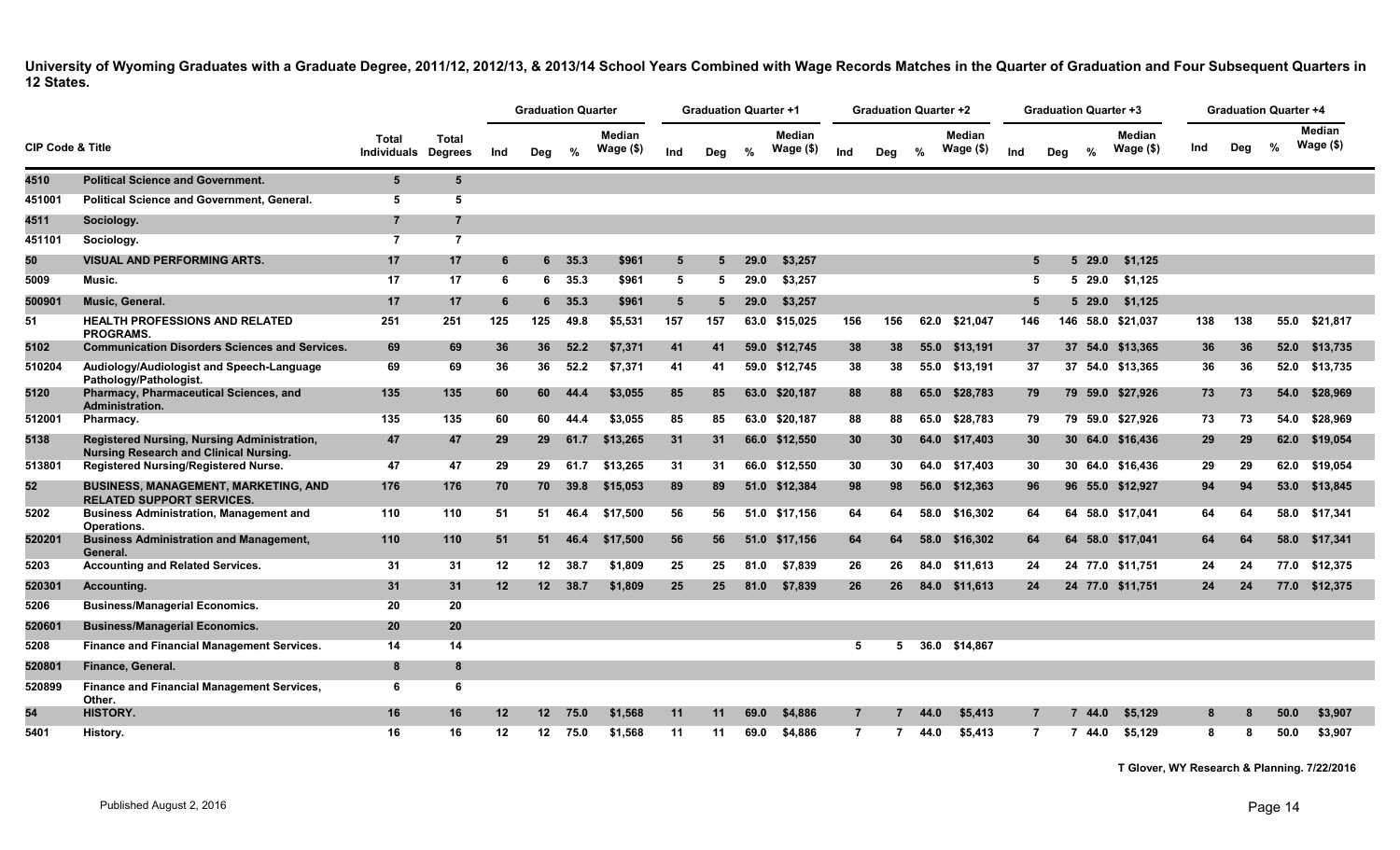|                             |                                     |              |         | <b>Graduation Quarter</b> |      |                     |     | <b>Graduation Quarter +1</b> |      |                     |     | <b>Graduation Quarter +2</b> |      |                     |     |     |      | <b>Graduation Quarter +3</b> |     | <b>Graduation Quarter +4</b> |      |                     |
|-----------------------------|-------------------------------------|--------------|---------|---------------------------|------|---------------------|-----|------------------------------|------|---------------------|-----|------------------------------|------|---------------------|-----|-----|------|------------------------------|-----|------------------------------|------|---------------------|
| <b>CIP Code &amp; Title</b> | Total<br><b>Individuals Degrees</b> | <b>Total</b> | Ind     | Deg                       | $\%$ | Median<br>Wage (\$) | Ind | Deg                          | %    | Median<br>Wage (\$) | Ind | Deg                          | $\%$ | Median<br>Wage (\$) | Ind | Deg | %    | Median<br>Wage (\$)          | Ind | Deg                          | %    | Median<br>Wage (\$) |
| 540101<br>History, General. | 16                                  | 16           | $12 \,$ | $\sqrt{12}$               | 75.0 | \$1,568             | 11  | 11                           | 69.0 | \$4,886             |     |                              | 44.0 | \$5,413             |     |     | 44.0 | \$5,129                      | 8.  | 8                            | 50.0 | \$3,907             |
| ND2Dxx                      |                                     |              | 12      | 12                        |      | \$2,242             | 13  | 13                           |      | \$5,869             | 12  | 12                           |      | \$12,959            | 12  | 12  |      | \$11,031                     | 12  | 12                           |      | \$13,539            |
| ND4Dxx                      | 17                                  | ৰ7 -         | 72      | 72                        |      | \$3,261             | 59  | 59                           |      | \$8,796             | 51  | 51                           |      | \$9,248             | 55  | 55  |      | \$10,401                     | 51  | - 51                         |      | \$10,800            |
| ND6Dxx                      | 24                                  | 24           | 81      | -81                       |      | \$3,693             | 69  | 69                           |      | \$9,173             | 62  | 62                           |      | \$9,813             | 62  | 62  |      | \$10,458                     | 62  | 62                           |      | \$11,212            |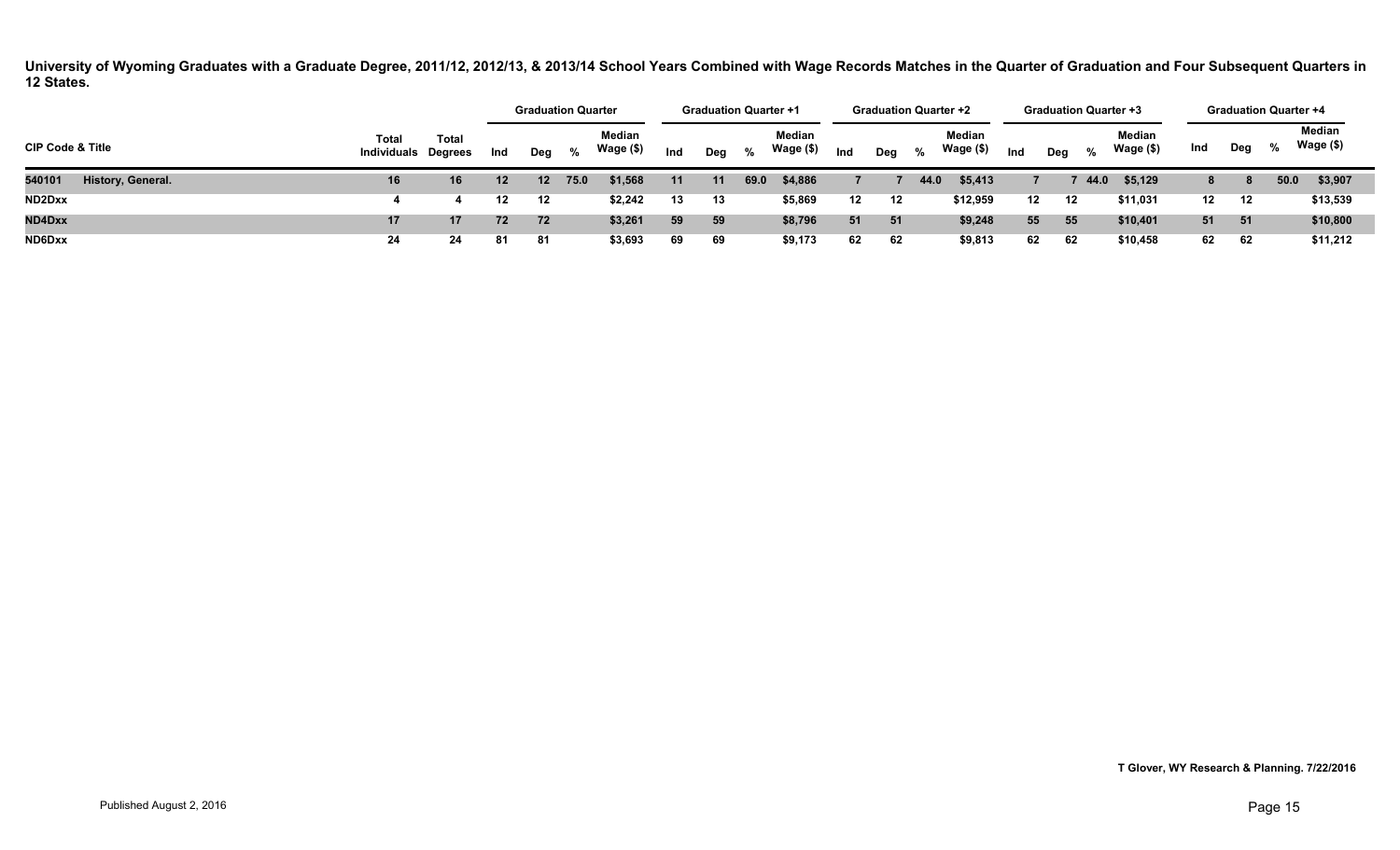# **Community College and UW Graduate Wage Record Reports Operational Definitions.**

# **Definitions:**

# **Columns to the left of the thick vertical line.**

**College** - As identified in the data supplied to Research & Planning (R&P).

**Graduation Year** – Includes the summer, fall, and spring semesters of two consecutive calendar years. For example, 2007 / 2008 would include the summer 2007, fall 2007, and spring 2008 graduates.

#### *Persons*

**Total Individuals** – Number of distinct individual SSNs graduating in a given year. Each individual is only counted once for each **College** in the given **Graduation Year** even if they received multiple degrees in multiple disciplines in the same **Graduation Year** from the same **College**.

#### *Degrees*

**Total Degrees** – Number of distinct SSN, degree, graduation date, and full CIP code (6 digit) combinations within the **College** and **Graduation Year**. For example, one graduate of at a single **College** in a single **Graduation Year** received the following; an AAS (degree) with CIP 47.0604, an AAS (degree) with CIP 48.0508, a CCD (degree) with CIP 47.0604, and a CCD (degree) with CIP 48.0508. Therefore, this graduate would be counted as 1 in the **Total Individuals** column and 4 in the **Total Degrees** column.

**Total Degrees** only includes data to the 6 digit CIP Code level any additional programmatic data are not included. For example, at one college a welding certificate can have several Academic Program specialties. This distinct SSN, degree, graduation date, and full CIP code (6 digit) would only count as 1 degree.

### **Columns to the right of the thick vertical line that repeat for each quarter of wage records follow-up.**

To be included in the counts to the right of the vertical line the individuals had to have wages in Wyoming's wage records or the wage records of one of our partner states.

### *Individuals (Ind)*

**N Individuals** – Number of distinct individual SSNs with any wages in the quarter specified.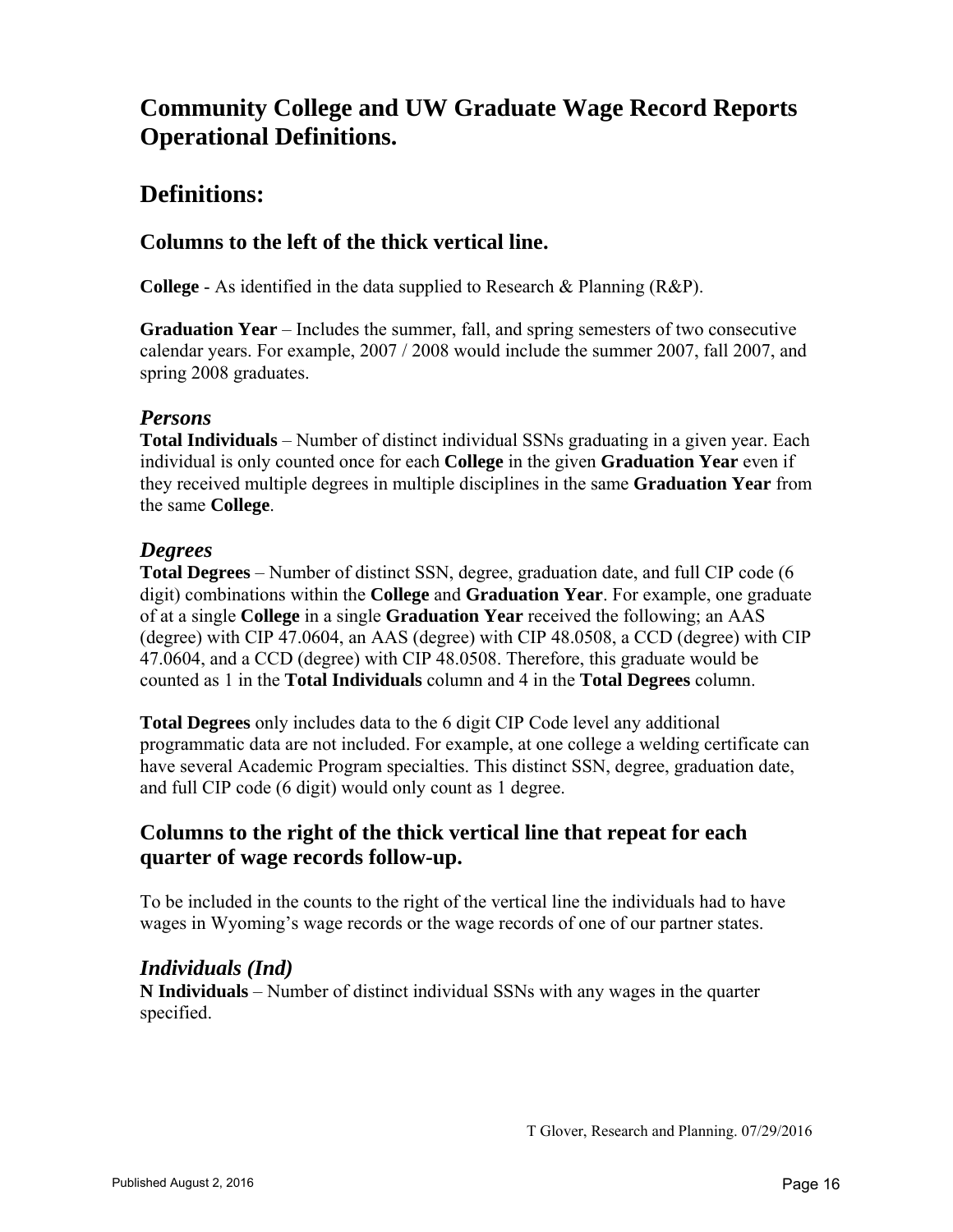#### *Degrees (Deg)*

**N Degrees** - Number of distinct SSN, degree, graduation date, and full CIP code combinations with wages in the quarter specified.

**% Degrees** – **N Degrees** divided by **Total Degrees**. –in expanded report table

**Median Wage** – Midpoint of distribution of wages ordered by wages for degrees.

#### *Quarters*

**Quarters** – Quarters are based on the calendar quarters, so persons graduating in the Spring Semester 2010 would fall in 2010Q2.  $Q1 =$  January to March,  $Q2 =$  April to June,  $Q3$  = July to September,  $Q4$  = October to December.

Relative Quarters – Graduation Quarter is to Quarter of Graduation, Graduation Quarter +1 is the first Quarter following the Graduation Quarter. For example, Spring Semester 2010 graduates would have a Graduation Quarter =  $201Q2$  their Graduation Quarter +1 would be calendar quarter 2010O3, Graduation Ouarter  $+2 = 201004$ , Graduation Quarter  $+3 = 2011Q1$ , and Graduation Quarter  $+4 = 2011Q2$ .

Example of quarter relative to Graduation Quarter (using graduation date) used to allocate graduates to Graduation Year when combined with wage records.

# *Actual quarters with wage records quarter alignment.*

|  | $2007q3$ $2007q4$ $2008q1$ $2008q2$ $2008q3$ $2008q4$ $2009q1$ $2009q2$ |  |  |  |  |  |  |
|--|-------------------------------------------------------------------------|--|--|--|--|--|--|
|--|-------------------------------------------------------------------------|--|--|--|--|--|--|

| 2007 Summer    | Grad | J+1  | $G+2$ | Մ+Հ  |     |      |     |     |
|----------------|------|------|-------|------|-----|------|-----|-----|
| 22007 Fall     |      | Grad | G+1   | G+2  | u+J | W+4  |     |     |
| $-2008$ Spring |      |      |       | Grad | G+1 | $+2$ | G+3 | w+4 |
|                |      |      |       |      |     |      |     |     |
|                |      |      |       |      |     |      |     |     |

| . |                                                              |  |  |  |
|---|--------------------------------------------------------------|--|--|--|
|   | <u>Kelative quarters with wage records calendar quarter.</u> |  |  |  |

**Grad Grad +1 Grad +2 Grad +3 Grad+4** 

| <del>2007 Summer</del>       | 2007q3 | 2007q4 | 2008q1 | 2008O2 | 2008q3 |
|------------------------------|--------|--------|--------|--------|--------|
| $\frac{2007 \text{ Fall}}{}$ | 2007q4 | 2008q1 | 200802 | 2008q3 | 2008q4 |
| 2008 Spring                  | 2008q2 | 2008q3 | 2008q4 | 2009a1 | 2009q2 |
| $\mathbf{\bar{N}}$           |        |        |        |        |        |

### **Twelve states used in this report.**

WY, CO, UT, ID, MT, SD, NE, AK, NM, OH, TX, and OK.

### **Cell Independence**

Cells are independent across time. For example, the 1,724 degrees found in wage records are not the same degrees found in wage records in WR Graduation Quarter +1. Most of them probably are but some could have started working in the quarter and others could have stopped working in the previous quarter.